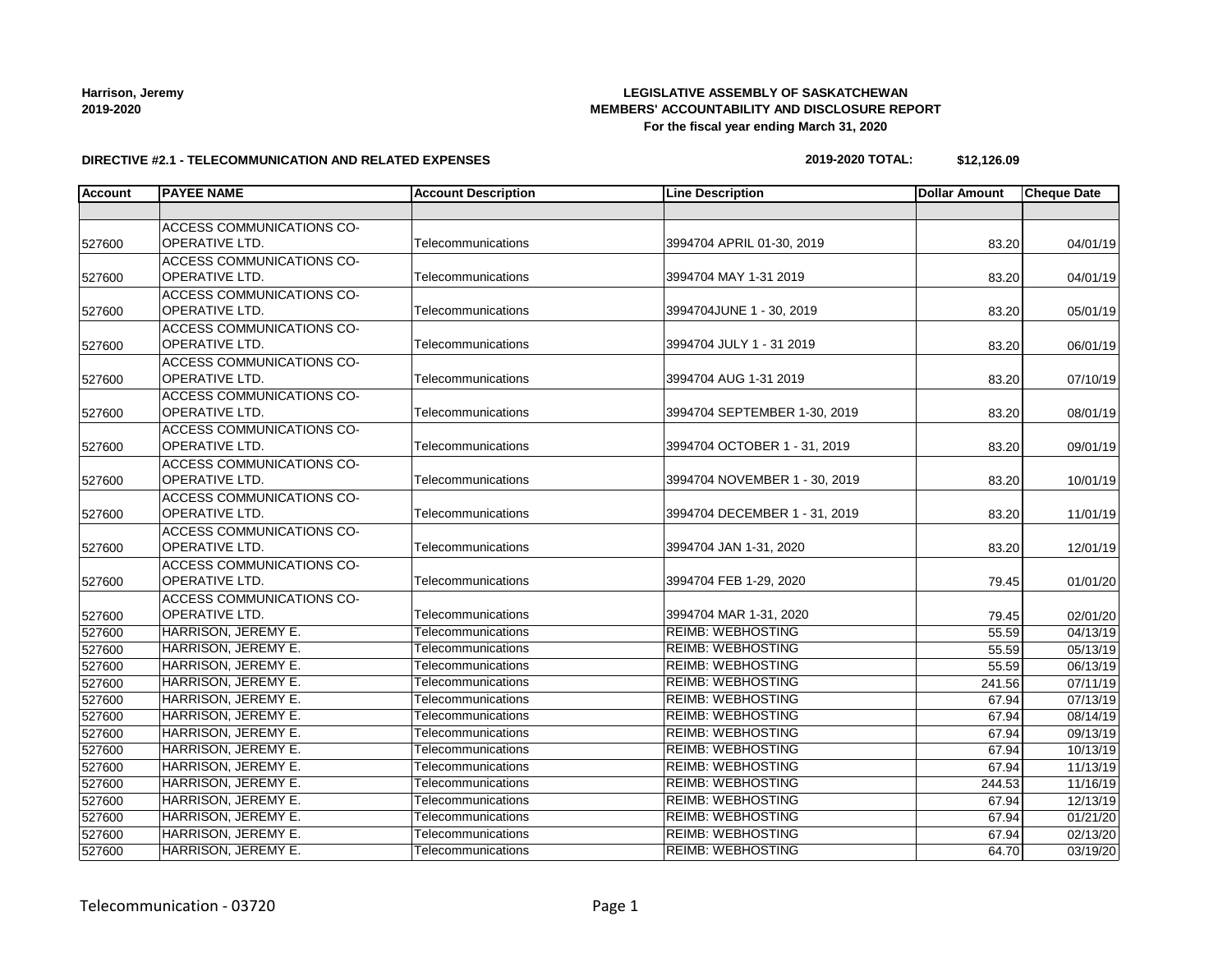| <b>Account</b> | <b>PAYEE NAME</b> | <b>Account Description</b> | <b>Line Description</b>        | <b>Dollar Amount</b> | <b>Cheque Date</b> |
|----------------|-------------------|----------------------------|--------------------------------|----------------------|--------------------|
| 527600         | <b>SASKTEL</b>    | Telecommunications         | 915130899005 APR 4 2019        | 163.77               | 04/04/19           |
| 527600         | <b>SASKTEL</b>    | Telecommunications         | 893622999009 APR 7 2019        | 421.64               | 04/07/19           |
| 527600         | <b>SASKTEL</b>    | Telecommunications         | 230060588000 APR 8 2019        | 170.84               | 04/08/19           |
| 527600         | <b>SASKTEL</b>    | Telecommunications         | 900381299005 APRIL 13, 2019    | 79.91                | 04/13/19           |
| 527600         | <b>SASKTEL</b>    | Telecommunications         | 915130899005 MAY 4, 2019       | 163.77               | 05/04/19           |
| 527600         | <b>SASKTEL</b>    | Telecommunications         | 893622999009 MAY 7, 2019       | 422.09               | 05/07/19           |
| 527600         | <b>SASKTEL</b>    | Telecommunications         | 230060588000 MAY 8, 2019       | 182.64               | 05/08/19           |
| 527600         | <b>SASKTEL</b>    | Telecommunications         | 900381299005 MAY 13, 2019      | 79.91                | 05/13/19           |
| 527600         | <b>SASKTEL</b>    | Telecommunications         | 915130899005 JUNE 1 2019       | 163.77               | 06/04/19           |
| 527600         | <b>SASKTEL</b>    | Telecommunications         | 893622999009 JUNE 1 2019       | 425.15               | 06/07/19           |
| 527600         | <b>SASKTEL</b>    | Telecommunications         | 230060588000 JUNE 8 2019       | 119.04               | 06/08/19           |
| 527600         | <b>SASKTEL</b>    | Telecommunications         | 900381299005 JUNE 13 2019      | 80.73                | 06/13/19           |
| 527600         | <b>SASKTEL</b>    | Telecommunications         | 915130899005 JULY 4, 2019      | 163.77               | 07/04/19           |
| 527600         | <b>SASKTEL</b>    | Telecommunications         | 893622999009 JULY 7, 2019      | 426.38               | 07/07/19           |
| 527600         | <b>SASKTEL</b>    | Telecommunications         | 230060588000 JULY 8, 2019      | 119.04               | 07/08/19           |
| 527600         | <b>SASKTEL</b>    | Telecommunications         | 900381299005 JULY 13, 2019     | 80.50                | 07/13/19           |
| 527600         | <b>SASKTEL</b>    | Telecommunications         | 915130899005 AUGUST 4, 2019    | 163.77               | 08/04/19           |
| 527600         | <b>SASKTEL</b>    | Telecommunications         | 893622999009 AUGUST 7, 2019    | 396.38               | 08/07/19           |
| 527600         | <b>SASKTEL</b>    | Telecommunications         | 230060588000 AUGUST 8, 2019    | 119.04               | 08/08/19           |
| 527600         | <b>SASKTEL</b>    | Telecommunications         | 900381299005 AUGUST 13, 2019   | 80.50                | 08/23/19           |
| 527600         | <b>SASKTEL</b>    | Telecommunications         | 915130899005 SEP 4 2019        | 174.12               | 09/04/19           |
| 527600         | <b>SASKTEL</b>    | Telecommunications         | 893622999009 SEP 7 2019        | 411.37               | 09/07/19           |
| 527600         | <b>SASKTEL</b>    | Telecommunications         | 23000605880000 SEP 8 2019      | 119.04               | 09/08/19           |
| 527600         | <b>SASKTEL</b>    | Telecommunications         | 900381299005 SEP 13 2019       | 80.50                | 09/13/19           |
| 527600         | <b>SASKTEL</b>    | Telecommunications         | 915130899005 OCTOBER 4, 2019   | 180.78               | 10/04/19           |
| 527600         | <b>SASKTEL</b>    | Telecommunications         | 893622999009 OCTOBER 7, 2019   | 402.14               | 10/07/19           |
| 527600         | <b>SASKTEL</b>    | Telecommunications         | 230060588000 OCTOBER 8, 2019   | 119.04               | 10/08/19           |
| 527600         | <b>SASKTEL</b>    | Telecommunications         | 900381299005 OCTOBER 13, 2019  | 80.50                | 10/13/19           |
| 527600         | <b>SASKTEL</b>    | Telecommunications         | 915130899005 NOVEMBER 4, 2019  | 185.97               | 11/04/19           |
| 527600         | <b>SASKTEL</b>    | Telecommunications         | 893622999009 NOVEMBER 7, 2019  | 402.65               | 11/07/19           |
| 527600         | <b>SASKTEL</b>    | Telecommunications         | 230060588000 NOVEMBER 8, 2019  | 119.04               | 11/08/19           |
| 527600         | <b>SASKTEL</b>    | Telecommunications         | 900381299005 NOVEMBER 13, 2019 | 80.50                | 11/13/19           |
| 527600         | <b>SASKTEL</b>    | Telecommunications         | 915130899005 DEC 4, 2019       | 185.97               | 12/04/19           |
| 527600         | <b>SASKTEL</b>    | Telecommunications         | 893622999009 DECEMBER 7, 2019  | 401.65               | 12/07/19           |
| 527600         | <b>SASKTEL</b>    | Telecommunications         | 230060588000 DECEMBER 8, 2019  | 119.04               | 12/08/19           |
| 527600         | <b>SASKTEL</b>    | Telecommunications         | 900381299005 DECEMBER 13, 2019 | 80.50                | 12/13/19           |
| 527600         | <b>SASKTEL</b>    | Telecommunications         | 915130899005 JAN 4, 2020       | 185.97               | 01/04/20           |
| 527600         | <b>SASKTEL</b>    | Telecommunications         | 893622999009 JAN 7, 2020       | 398.46               | 01/07/20           |
| 527600         | <b>SASKTEL</b>    | Telecommunications         | 230060588000 JAN 8, 2020       | 119.04               | 01/08/20           |
| 527600         | <b>SASKTEL</b>    | Telecommunications         | 900381299005 JAN 13, 2020      | 80.50                | 01/13/20           |
| 527600         | <b>SASKTEL</b>    | Telecommunications         | 915130899005 FEB 4, 2020       | 185.97               | 02/04/20           |
| 527600         | <b>SASKTEL</b>    | Telecommunications         | 893622999009 FEB 7, 2020       | 401.36               | 02/07/20           |
| 527600         | <b>SASKTEL</b>    | Telecommunications         | 230060588000 FEB 8, 2020       | 119.04               | 02/08/20           |
| 527600         | <b>SASKTEL</b>    | Telecommunications         | 900381299005 FEB 13, 2020      | 80.50                | 02/13/20           |
| 527600         | <b>SASKTEL</b>    | Telecommunications         | 915130899005 MAR 4, 2020       | 185.97               | 03/04/20           |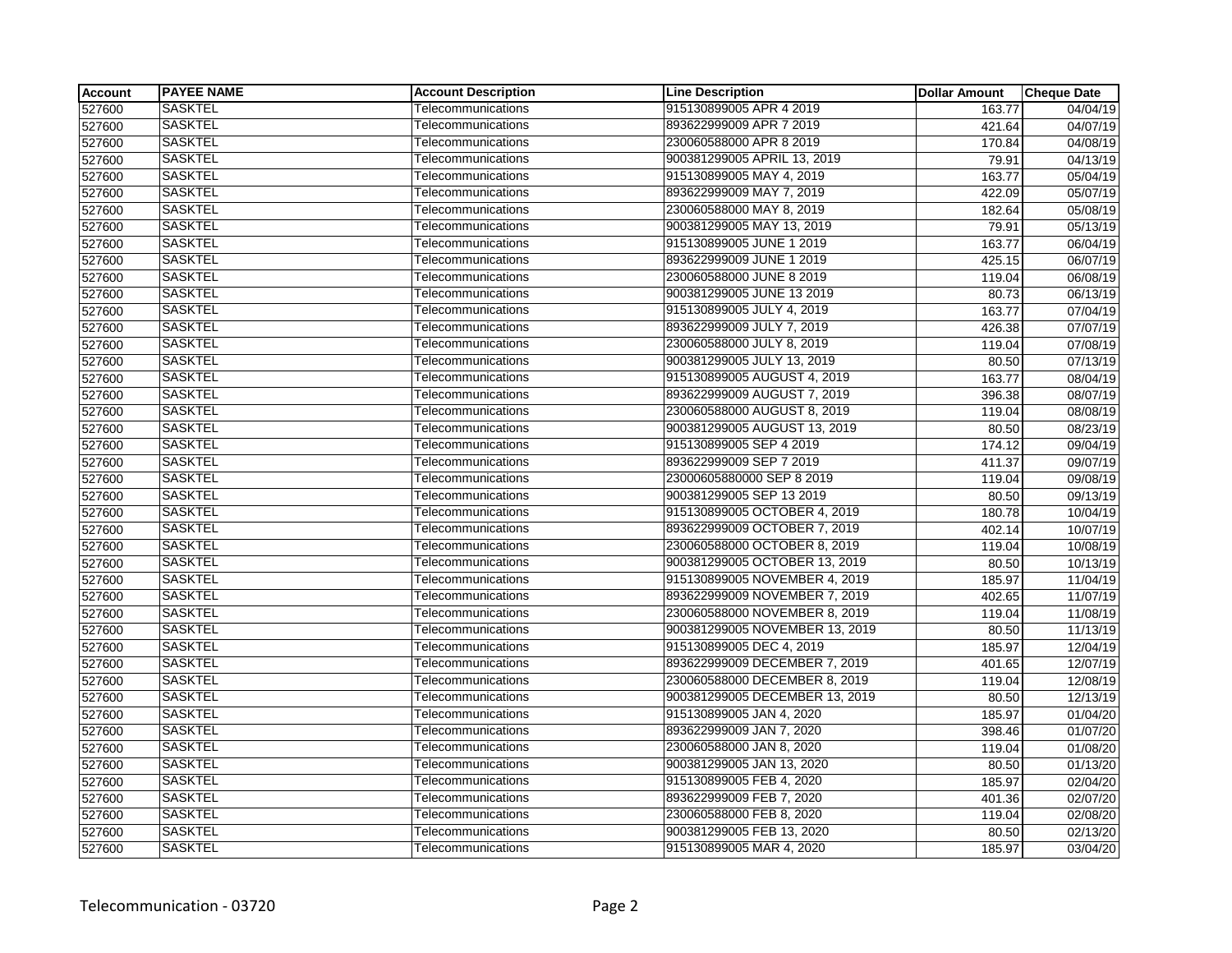| <b>Account</b> | <b>IPAYEE NAME</b>  | <b>Account Description</b>                | <b>Line Description</b>       | Dollar Amount | <b>Cheque Date</b> |
|----------------|---------------------|-------------------------------------------|-------------------------------|---------------|--------------------|
| 527600         | <b>SASKTEL</b>      | Telecommunications                        | 893622999009 MAR 7, 2020      | 400.07        | 03/07/20           |
| 527600         | <b>SASKTEL</b>      | Telecommunications                        | 230060588000 MAR 8, 2020      | 119.04        | 03/08/20           |
| 527600         | <b>SASKTEL</b>      | Telecommunications                        | 900381299005 MAR 13, 2020     | 80.50         | 03/13/20           |
| 528100         | HARRISON, JEREMY E. | <b>Information Services Subscriptions</b> | <b>REIMB: PORTABLE WIFI</b>   | 163.24        | 09/16/19           |
| 530600         | <b>SASKTEL</b>      | Placement - Tender Ads                    | 893622999009 APR 7 2019       | 15.50         | 04/07/19           |
| 530600         | <b>SASKTEL</b>      | Placement - Tender Ads                    | 893622999009 MAY 7, 2019      | 15.50         | 05/07/19           |
| 530600         | <b>SASKTEL</b>      | Placement - Tender Ads                    | 893622999009 JUNE 1 2019      | 15.50         | 06/07/19           |
| 530600         | <b>SASKTEL</b>      | Placement - Tender Ads                    | 893622999009 JULY 7, 2019     | 15.50         | 07/07/19           |
| 530600         | <b>SASKTEL</b>      | Placement - Tender Ads                    | 893622999009 AUGUST 7, 2019   | 15.50         | 08/07/19           |
| 530600         | <b>SASKTEL</b>      | Placement - Tender Ads                    | 893622999009 SEP 7 2019       | 15.50         | 09/07/19           |
| 530600         | <b>SASKTEL</b>      | Placement - Tender Ads                    | 893622999009 OCTOBER 7, 2019  | 15.50         | 10/07/19           |
| 530600         | <b>SASKTEL</b>      | Placement - Tender Ads                    | 893622999009 NOVEMBER 7, 2019 | 15.50         | 11/07/19           |
| 530600         | <b>SASKTEL</b>      | Placement - Tender Ads                    | 893622999009 JAN 7, 2020      | 32.50         | 01/07/20           |
| 530600         | <b>SASKTEL</b>      | Placement - Tender Ads                    | 893622999009 FEB 7, 2020      | 16.25         | 02/07/20           |
| 530600         | <b>SASKTEL</b>      | Placement - Tender Ads                    | 893622999009 MAR 7, 2020      | 16.25         | 03/07/20           |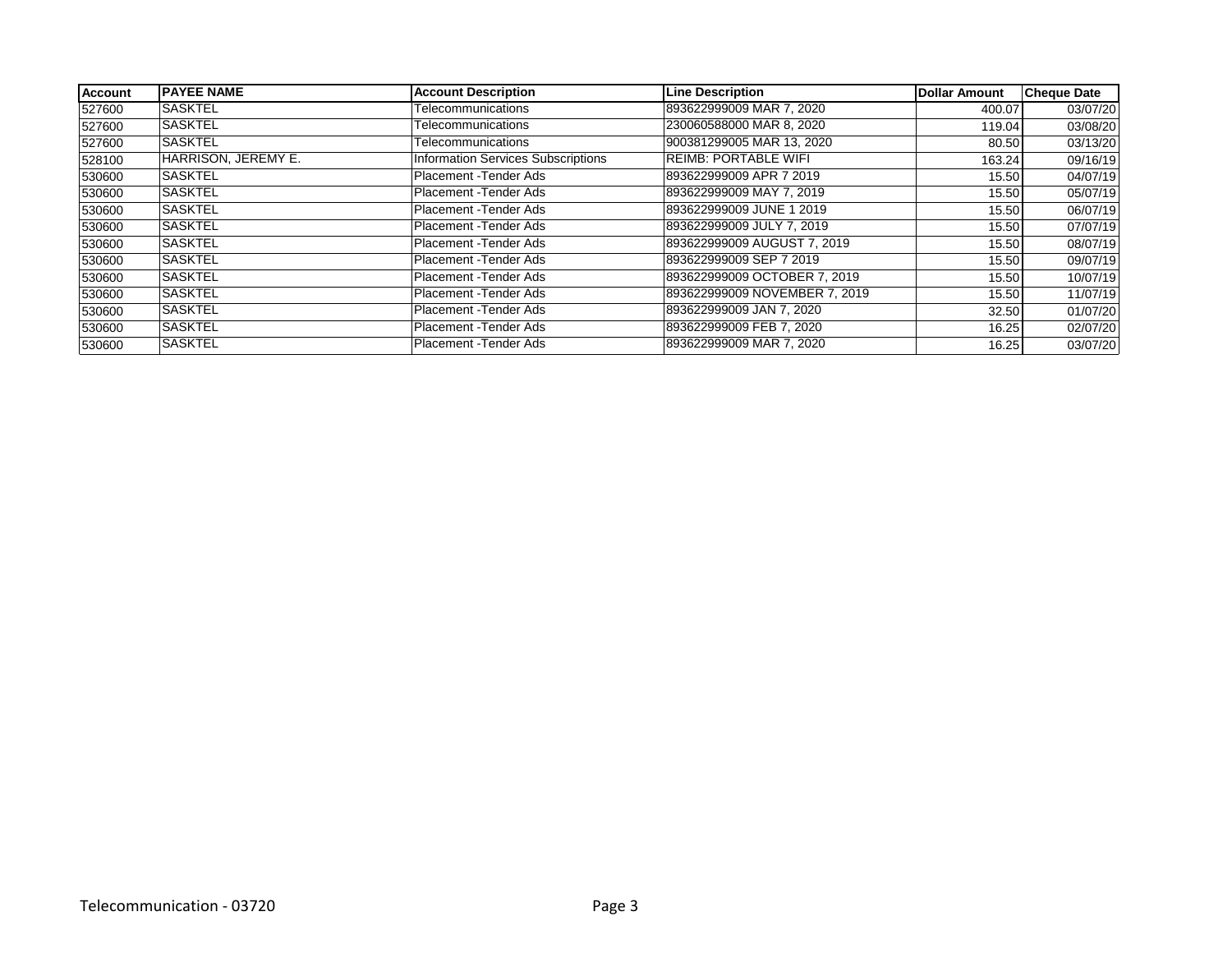## **LEGISLATIVE ASSEMBLY OF SASKATCHEWAN MEMBERS' ACCOUNTABILITY AND DISCLOSURE REPORT For the fiscal year ending March 31, 2020**

#### **DIRECTIVE #3.1 - MLA TRAVEL AND LIVING EXPENSES**

#### **2019-2020 TOTAL: \$52,310.39**

| <b>Account</b> | <b>PAYEE NAME</b><br><b>Account Description</b><br><b>Line Description</b> |                             | <b>Dollar Amount</b>                  | <b>Cheque Date</b> |          |
|----------------|----------------------------------------------------------------------------|-----------------------------|---------------------------------------|--------------------|----------|
|                |                                                                            |                             |                                       |                    |          |
| 541900         | HARRISON, JEREMY E.                                                        | <b>Elected Rep - Travel</b> | MLA TRAVEL APRIL 1 - 16, 2019         | 1,417.05           | 04/17/19 |
|                |                                                                            |                             | APRIL 2019 MLA REGINA                 |                    |          |
| 541900         | HARRISON, JEREMY E.                                                        | <b>Elected Rep - Travel</b> | <b>ACCOMMODATIONS</b>                 | 1,225.32           | 05/03/19 |
|                |                                                                            |                             |                                       |                    |          |
| 541900         | HARRISON, JEREMY E.                                                        | <b>Elected Rep - Travel</b> | MLA TRAVEL APRIL 28 - MAY 13, 2019    | 1,772.19           | 05/15/19 |
|                |                                                                            |                             | MAY 2019 MLA REGINA                   |                    |          |
| 541900         | HARRISON, JEREMY E.                                                        | Elected Rep - Travel        | <b>ACCOMMODATION</b>                  | 1,019.94           | 06/01/19 |
| 541900         | HARRISON, JEREMY E.                                                        | <b>Elected Rep - Travel</b> | <b>MLA TRAVEL May 14 - 31 2019</b>    | 1,625.47           | 06/07/19 |
| 541900         | HARRISON, JEREMY E.                                                        | <b>Elected Rep - Travel</b> | MLA TRAVEL JUNE 1 - 23, 2019          | 2,124.65           | 06/25/19 |
|                |                                                                            |                             | JUNE 2019 MLA REGINA                  |                    |          |
| 541900         | HARRISON, JEREMY E.                                                        | <b>Elected Rep - Travel</b> | <b>ACCOMMODATIONS</b>                 | 1,099.19           | 07/01/19 |
| 541900         | <b>HARRISON, JEREMY E.</b>                                                 | <b>Elected Rep - Travel</b> | MLA TRAVEL JUN 24-JUL 18 2019         | 4,660.58           | 07/18/19 |
|                |                                                                            |                             | JULY 2019 MLA REGINA                  |                    |          |
| 541900         | HARRISON, JEREMY E.                                                        | <b>Elected Rep - Travel</b> | <b>ACCOMMODATIONS</b>                 | 1,584.39           | 08/01/19 |
| 541900         | HARRISON, JEREMY E.                                                        | <b>Elected Rep - Travel</b> | MLA TRAVEL JUL 19-AUG 18 2019         | 3,121.58           | 08/18/19 |
|                |                                                                            |                             | AUG 2019 MLA REGINA                   |                    |          |
| 541900         | HARRISON, JEREMY E.                                                        | <b>Elected Rep - Travel</b> | <b>ACCOMMODATIONS</b>                 | 1,200.27           | 09/01/19 |
| 541900         | HARRISON, JEREMY E.                                                        | <b>Elected Rep - Travel</b> | MLA TRAVEL AUG 9-SEP 1 2019           | 2.728.70           | 09/02/19 |
| 541900         | HARRISON, JEREMY E.                                                        | <b>Elected Rep - Travel</b> | MLA TRAVEL SEP 3-18 2019              | 1,784.57           | 09/18/19 |
|                |                                                                            |                             | SEP 2019 MLA REGINA                   |                    |          |
| 541900         | HARRISON, JEREMY E.                                                        | Elected Rep - Travel        | <b>ACCOMMODATIONS</b>                 | 1,206.23           | 10/01/19 |
| 541900         | HARRISON, JEREMY E.                                                        | <b>Elected Rep - Travel</b> | MLA TRAVEL SEP 19-OCT 3 2019          | 2,211.18           | 10/04/19 |
| 541900         | HARRISON, JEREMY E.                                                        | <b>Elected Rep - Travel</b> | MLA TRAVEL OCT 1-20 2019              | 1,624.28           | 10/20/19 |
|                |                                                                            |                             | OCT 2019 MLA REGINA                   |                    |          |
| 541900         | HARRISON, JEREMY E.                                                        | <b>Elected Rep - Travel</b> | <b>ACCOMMODATIONS</b>                 | 1,164.27           | 11/04/19 |
| 541900         | HARRISON, JEREMY E.                                                        | <b>Elected Rep - Travel</b> | MLA TRAVEL OCT 21-NOV 5 2019          | 2,440.06           | 11/05/19 |
|                |                                                                            |                             | NOV 2019 MLA REGINA                   |                    |          |
| 541900         | HARRISON, JEREMY E.                                                        | <b>Elected Rep - Travel</b> | <b>ACCOMMODATIONS</b>                 | 1,223.77           | 12/03/19 |
| 541900         | HARRISON, JEREMY E.                                                        | <b>Elected Rep - Travel</b> | MLA TRAVEL NOV 6-29/19                | 2,033.36           | 12/03/19 |
| 541900         | <b>HARRISON, JEREMY E.</b>                                                 | <b>Elected Rep - Travel</b> | MLA TRAVEL NOV 30-DEC 13, 2019        | 1,983.97           | 12/17/19 |
|                |                                                                            |                             | DEC 2019 MLA REGINA                   |                    |          |
| 541900         | HARRISON, JEREMY E.                                                        | Elected Rep - Travel        | <b>ACCOMMODATIONS</b>                 | 1,410.22           | 01/07/20 |
|                |                                                                            |                             |                                       |                    |          |
| 541900         | HARRISON, JEREMY E.                                                        | <b>Elected Rep - Travel</b> | MLA TRAVEL DEC 15, 2019- JAN 11, 2020 | 2,138.29           | 01/16/20 |
| 541900         | HARRISON, JEREMY E.                                                        | <b>Elected Rep - Travel</b> | MLA TRAVEL JAN 12-28, 2020            | 2,171.85           | 01/31/20 |
|                |                                                                            |                             | JAN 2020 MLA REGINA                   |                    |          |
| 541900         | HARRISON, JEREMY E.                                                        | Elected Rep - Travel        | <b>ACCOMMODATIONS</b>                 |                    | 02/06/20 |
| 541900         | HARRISON, JEREMY E.                                                        | <b>Elected Rep - Travel</b> | MLA TRAVEL JAN 29 - FEB 11, 2020      | 1,150.26           |          |
|                |                                                                            |                             |                                       | 1,627.85           | 02/13/20 |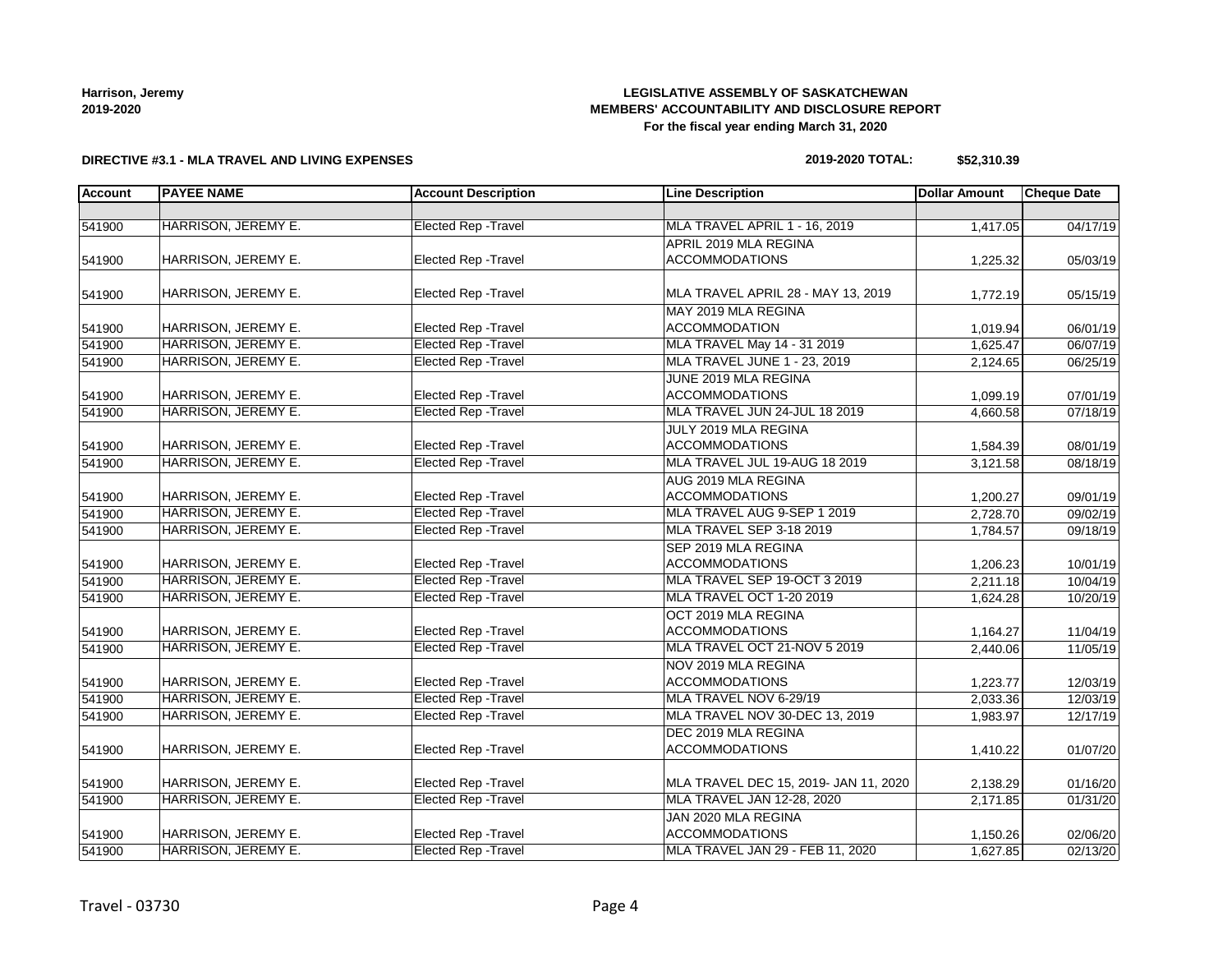| <b>Account</b> | <b>IPAYEE NAME</b>         | <b>Account Description</b>  | Line Description                 | <b>IDollar Amount</b> | lCheque Date |
|----------------|----------------------------|-----------------------------|----------------------------------|-----------------------|--------------|
|                |                            |                             |                                  |                       |              |
| 541900         | HARRISON, JEREMY E.        | <b>Elected Rep - Travel</b> | IMLA REGINA ACCOMMODATION FEB/20 | ا 260.02. ا           | 03/01/20     |
| 541900         | <b>HARRISON, JEREMY E.</b> | Elected Rep - Travel        | MLA TRAVEL FEB 15-MAR 15, 2020   | 845.25                | 03/19/20     |
|                |                            |                             | IMAR 2020 MLA REGINA             |                       |              |
| 541900         | HARRISON, JEREMY E.        | <b>Elected Rep - Travel</b> | <b>ACCOMMODATIONS</b>            | 1.091.28              | 03/31/20     |
| 541900         | HARRISON, JEREMY E.        | Elected Rep - Travel        | MLA TRAVEL MAR 16-31, 2020       | .364.35               | 03/31/20     |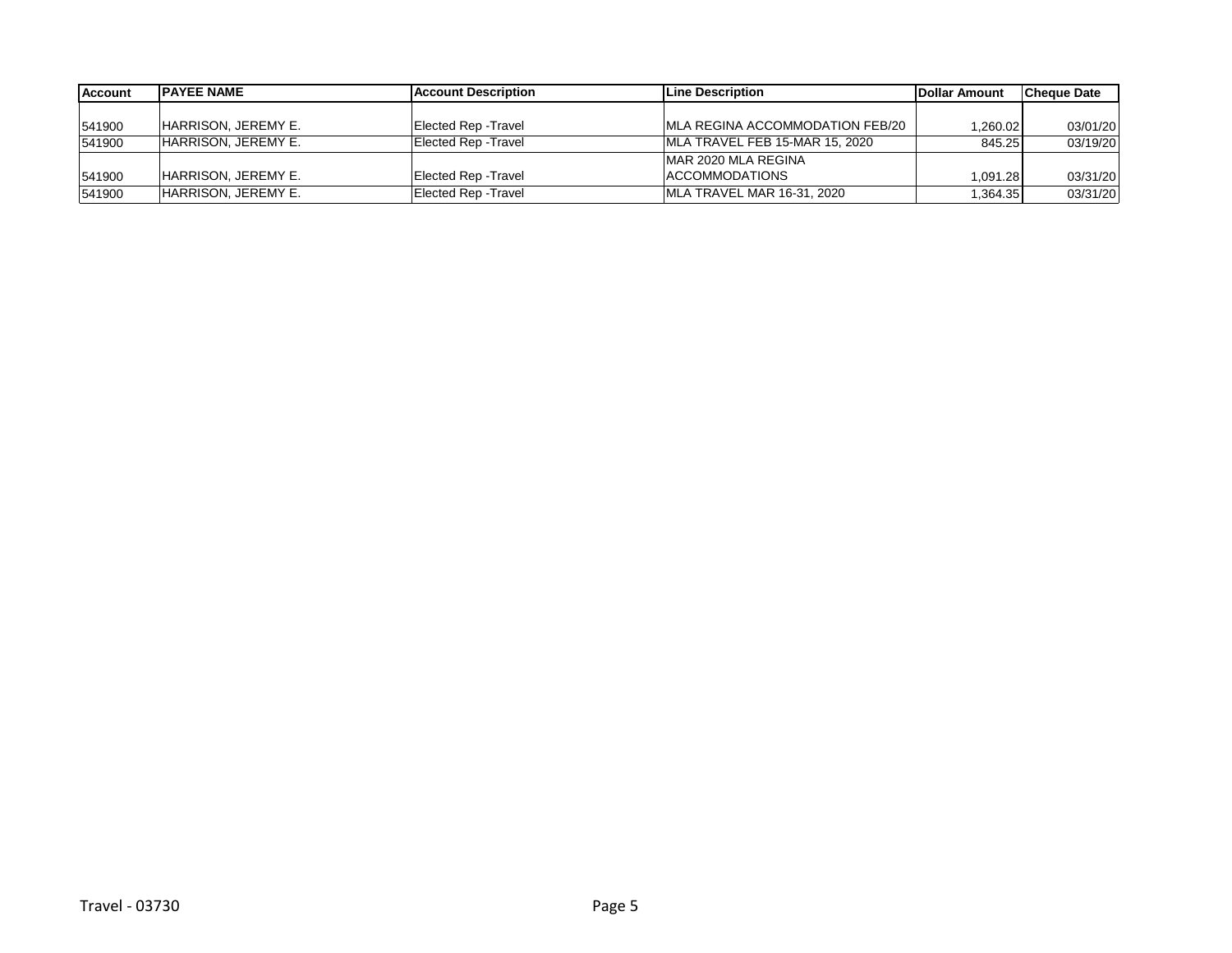### **LEGISLATIVE ASSEMBLY OF SASKATCHEWAN MEMBERS' ACCOUNTABILITY AND DISCLOSURE REPORT For the fiscal year ending March 31, 2020**

**DIRECTIVE #4.1 - CONSTITUENCY SERVICE EXPENSES**

### **2019-2020 TOTAL: \$64,550.21**

| <b>Account</b> | <b>PAYEE NAME</b>                                  | <b>Account Description</b>                                                 | <b>Line Description</b> | <b>Dollar Amount</b> | <b>Cheque Date</b> |
|----------------|----------------------------------------------------|----------------------------------------------------------------------------|-------------------------|----------------------|--------------------|
|                |                                                    |                                                                            |                         |                      |                    |
| 522000         | <b>FOUR SUM PROPERTIES</b>                         | Rent of Ground, Buildings and Other Space   APRIL 2019 MLA OFFICE RENT     |                         | 1,050.00             | 04/01/19           |
| 522000         | <b>FOUR SUM PROPERTIES</b>                         | Rent of Ground, Buildings and Other Space   MAY 2019 MLA OFFICE RENT       |                         | 1,050.00             | 04/12/19           |
| 522000         | <b>FOUR SUM PROPERTIES</b>                         | Rent of Ground, Buildings and Other Space JUNE 2019 MLA OFFICE RENT        |                         | 1,050.00             | 05/15/19           |
| 522000         | <b>FOUR SUM PROPERTIES</b>                         | Rent of Ground, Buildings and Other Space JULY 2019 MLA OFFICE RENT        |                         | 1,075.00             | 06/12/19           |
| 522000         | <b>FOUR SUM PROPERTIES</b>                         | Rent of Ground, Buildings and Other Space   AUGUST 2019 MLA OFFICE RENT    |                         | 1,075.00             | 07/18/19           |
| 522000         | <b>FOUR SUM PROPERTIES</b>                         | Rent of Ground, Buildings and Other Space   SEPTEMBER 2019 MLA OFFICE RENT |                         | 1,075.00             | 08/02/19           |
| 522000         | <b>FOUR SUM PROPERTIES</b>                         | Rent of Ground, Buildings and Other Space   OCTOBER 2019 MLA OFFICE RENT   |                         | 1,075.00             | 09/10/19           |
| 522000         | <b>FOUR SUM PROPERTIES</b>                         | Rent of Ground, Buildings and Other Space   NOVEMBER 2019 MLA OFFICE RENT  |                         | 1,075.00             | 10/01/19           |
| 522000         | <b>FOUR SUM PROPERTIES</b>                         | Rent of Ground, Buildings and Other Space   DECEMBER 2019 MLA OFFICE RENT  |                         | 1,075.00             | 11/05/19           |
| 522000         | <b>FOUR SUM PROPERTIES</b>                         | Rent of Ground, Buildings and Other Space   JAN 2020 MLA OFFICE RENT       |                         | 1,075.00             | 12/10/19           |
| 522000         | <b>FOUR SUM PROPERTIES</b>                         | Rent of Ground, Buildings and Other Space   FEBRUARY 2020 MLA OFFICE RENT  |                         | 1,075.00             | 01/06/20           |
| 522000         | <b>FOUR SUM PROPERTIES</b>                         | Rent of Ground, Buildings and Other Space   MARCH 2020 MLA OFFICE RENT     |                         | 1,075.00             | 02/07/20           |
| 522200         | KONICA MINOLTA BUSINESS<br>SOLUTIONS (CANADA) LTD. | Rent of Photocopiers                                                       | <b>COPIER CHARGES</b>   | 3.93                 | 04/01/19           |
| 522200         | KONICA MINOLTA BUSINESS<br>SOLUTIONS (CANADA) LTD. | Rent of Photocopiers                                                       | <b>COPIER CHARGES</b>   | 82.60                | 04/01/19           |
| 522200         | KONICA MINOLTA BUSINESS<br>SOLUTIONS (CANADA) LTD. | Rent of Photocopiers                                                       | <b>COPIER CHARGES</b>   | 82.60                | 05/01/19           |
| 522200         | KONICA MINOLTA BUSINESS<br>SOLUTIONS (CANADA) LTD. | Rent of Photocopiers                                                       | <b>COPIER CHARGES</b>   | 3.60                 | 06/01/19           |
| 522200         | KONICA MINOLTA BUSINESS<br>SOLUTIONS (CANADA) LTD. | Rent of Photocopiers                                                       | <b>COPIER CHARGES</b>   | 82.60                | 06/01/19           |
| 522200         | KONICA MINOLTA BUSINESS<br>SOLUTIONS (CANADA) LTD. | Rent of Photocopiers                                                       | COPIER CHARGES          | 24.64                | 07/01/19           |
| 522200         | KONICA MINOLTA BUSINESS<br>SOLUTIONS (CANADA) LTD. | Rent of Photocopiers                                                       | <b>COPIER CHARGES</b>   | 82.60                | 07/01/19           |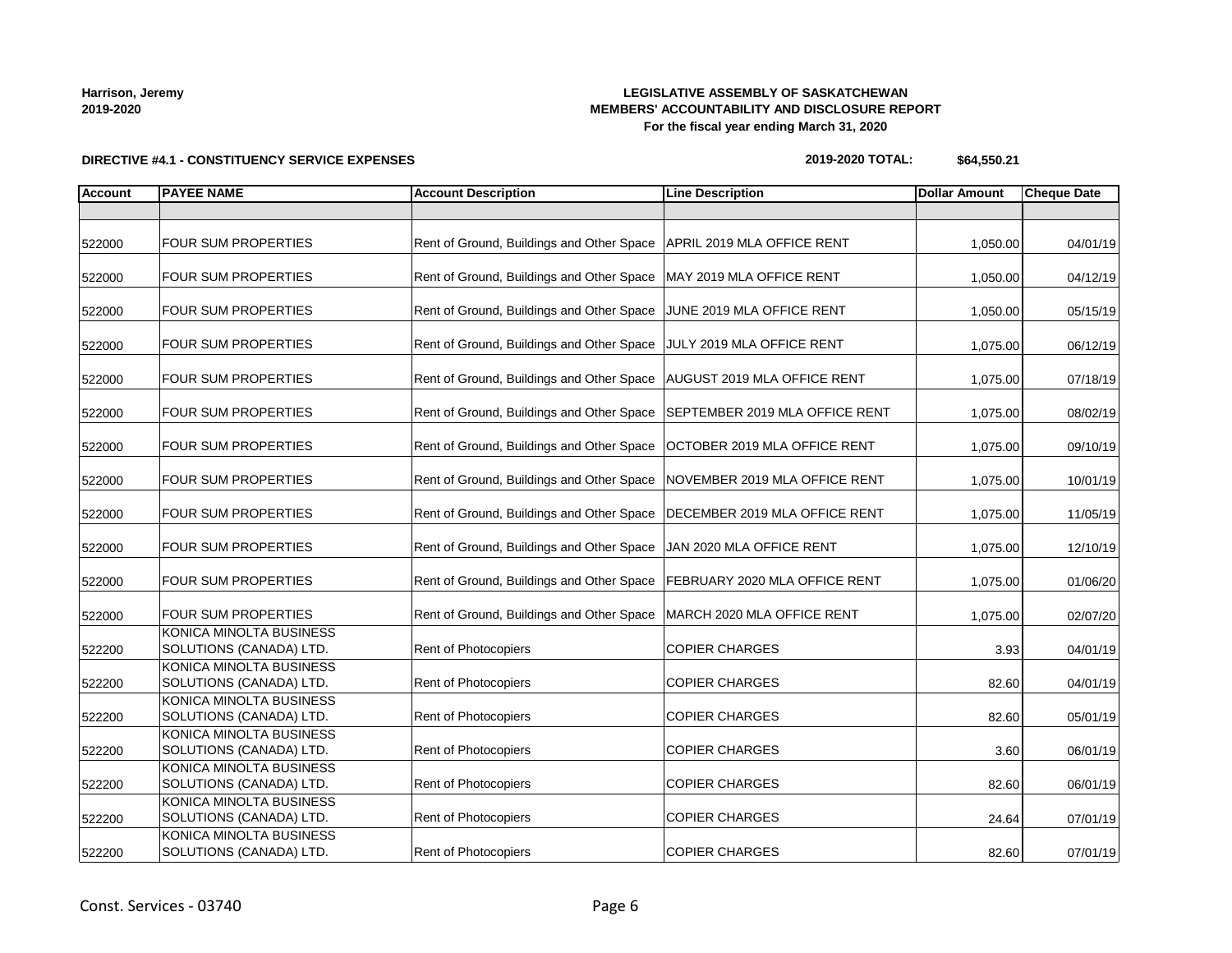| <b>Account</b> | <b>PAYEE NAME</b>               | <b>Account Description</b>           | <b>Line Description</b>             | <b>Dollar Amount</b> | <b>Cheque Date</b> |
|----------------|---------------------------------|--------------------------------------|-------------------------------------|----------------------|--------------------|
|                | KONICA MINOLTA BUSINESS         |                                      |                                     |                      |                    |
| 522200         | SOLUTIONS (CANADA) LTD.         | Rent of Photocopiers                 | <b>COPIER CHARGES</b>               | 13.15                | 09/01/19           |
|                | KONICA MINOLTA BUSINESS         |                                      |                                     |                      |                    |
| 522200         | SOLUTIONS (CANADA) LTD.         | Rent of Photocopiers                 | <b>COPIER CHARGES</b>               | 66.07                | 09/01/19           |
|                | KONICA MINOLTA BUSINESS         |                                      |                                     |                      |                    |
| 522200         | SOLUTIONS (CANADA) LTD.         | Rent of Photocopiers                 | <b>COPIER CHARGES</b>               | 66.07                | 09/01/19           |
|                | KONICA MINOLTA BUSINESS         |                                      |                                     |                      |                    |
| 522200         | SOLUTIONS (CANADA) LTD.         | Rent of Photocopiers                 | <b>COPIER CHARGES</b>               | 3.53                 | 09/01/19           |
|                | KONICA MINOLTA BUSINESS         |                                      |                                     |                      |                    |
| 522200         | SOLUTIONS (CANADA) LTD.         | <b>Rent of Photocopiers</b>          | <b>COPIER CHARGES</b>               | 66.07                | 10/01/19           |
|                | KONICA MINOLTA BUSINESS         |                                      |                                     |                      |                    |
| 522200         | SOLUTIONS (CANADA) LTD.         | <b>Rent of Photocopiers</b>          | <b>COPIER CHARGES</b>               | 3.37                 | 10/01/19           |
|                | KONICA MINOLTA BUSINESS         |                                      |                                     |                      |                    |
| 522200         | SOLUTIONS (CANADA) LTD.         | <b>Rent of Photocopiers</b>          | <b>COPIER CHARGES</b>               | 4.16                 | 11/01/19           |
|                | KONICA MINOLTA BUSINESS         |                                      |                                     |                      |                    |
| 522200         | SOLUTIONS (CANADA) LTD.         | <b>Rent of Photocopiers</b>          | <b>COPIER CHARGES</b>               | 66.07                | 11/01/19           |
|                | KONICA MINOLTA BUSINESS         |                                      |                                     |                      |                    |
| 522200         | SOLUTIONS (CANADA) LTD.         | Rent of Photocopiers                 | <b>COPIER CHARGES</b>               | 66.07                | 12/01/19           |
|                | KONICA MINOLTA BUSINESS         |                                      |                                     |                      |                    |
| 522200         | SOLUTIONS (CANADA) LTD.         | Rent of Photocopiers                 | <b>COPIER CHARGES</b>               | 4.11                 | 12/01/19           |
|                | KONICA MINOLTA BUSINESS         |                                      |                                     |                      |                    |
| 522200         | SOLUTIONS (CANADA) LTD.         | Rent of Photocopiers                 | <b>COPIER CHARGES</b>               | 66.07                | 01/01/20           |
|                | KONICA MINOLTA BUSINESS         |                                      |                                     |                      |                    |
| 522200         | SOLUTIONS (CANADA) LTD.         | <b>Rent of Photocopiers</b>          | <b>COPIER CHARGES</b>               | 3.66                 | 01/01/20           |
|                | KONICA MINOLTA BUSINESS         |                                      |                                     |                      |                    |
| 522200         | SOLUTIONS (CANADA) LTD.         | Rent of Photocopiers                 | <b>COPIER CHARGES</b>               | 4.41                 | 02/01/20           |
|                | KONICA MINOLTA BUSINESS         |                                      |                                     |                      |                    |
| 522200         | SOLUTIONS (CANADA) LTD.         | Rent of Photocopiers                 | <b>COPIER CHARGES</b>               | 66.07                | 02/01/20           |
|                | KONICA MINOLTA BUSINESS         |                                      |                                     |                      |                    |
| 522200         | SOLUTIONS (CANADA) LTD.         | Rent of Photocopiers                 | <b>COPIER CHARGES</b>               | 3.03                 | 03/01/20           |
|                | KONICA MINOLTA BUSINESS         |                                      |                                     |                      |                    |
| 522200         | SOLUTIONS (CANADA) LTD.         | Rent of Photocopiers                 | <b>COPIER CHARGES</b>               | 66.07                | 03/01/20           |
|                | MINISTER OF FINANCE-MINISTRY OF |                                      |                                     |                      |                    |
| 522200         | <b>CENTRAL SERVICES</b>         | <b>Rent of Photocopiers</b>          | PHOTOCOPIER SERVICE FEES 19/20      | 100.00               | 01/01/20           |
|                | AFFINITY INSURANCE SERVICES     |                                      | OFFICE INSURANCE POLICY #C70059609- |                      |                    |
| 522500         | <b>MEADOW LAKE</b>              | <b>Insurance Premiums</b>            | 8                                   | 544.84               | 02/01/20           |
| 525000         | <b>CANADA POST CORPORATION</b>  | Postal, Courier, Freight and Related | <b>MLA POSTAGE</b>                  | 623.07               | 05/01/19           |
| 525000         | <b>CANADA POST CORPORATION</b>  | Postal, Courier, Freight and Related | <b>POSTAGE</b>                      | 682.93               | 06/01/19           |
| 525000         | CANADA POST CORPORATION         | Postal, Courier, Freight and Related | <b>POSTAGE</b>                      | 635.49               | 09/09/19           |
| 525000         | CANADA POST CORPORATION         | Postal, Courier, Freight and Related | <b>POSTAGE</b>                      | 18.08                | 09/12/19           |
| 525000         | <b>CANADA POST CORPORATION</b>  | Postal, Courier, Freight and Related | <b>POSTAGE</b>                      | 1,123.34             | 12/12/19           |
| 525000         | <b>CANADA POST CORPORATION</b>  | Postal, Courier, Freight and Related | <b>POSTAGE</b>                      | 1,496.40             | 01/20/20           |
| 525000         | <b>CANADA POST CORPORATION</b>  | Postal, Courier, Freight and Related | <b>POSTAGE</b>                      | 6.58                 | 03/09/20           |
| 525000         | CANADA POST CORPORATION         | Postal, Courier, Freight and Related | <b>POSTAGE</b>                      | 726.78               | 03/09/20           |
| 525000         | HARRISON, JEREMY E.             | Postal, Courier, Freight and Related | <b>REIMB: POSTAGE</b>               | 36.62                | 05/12/19           |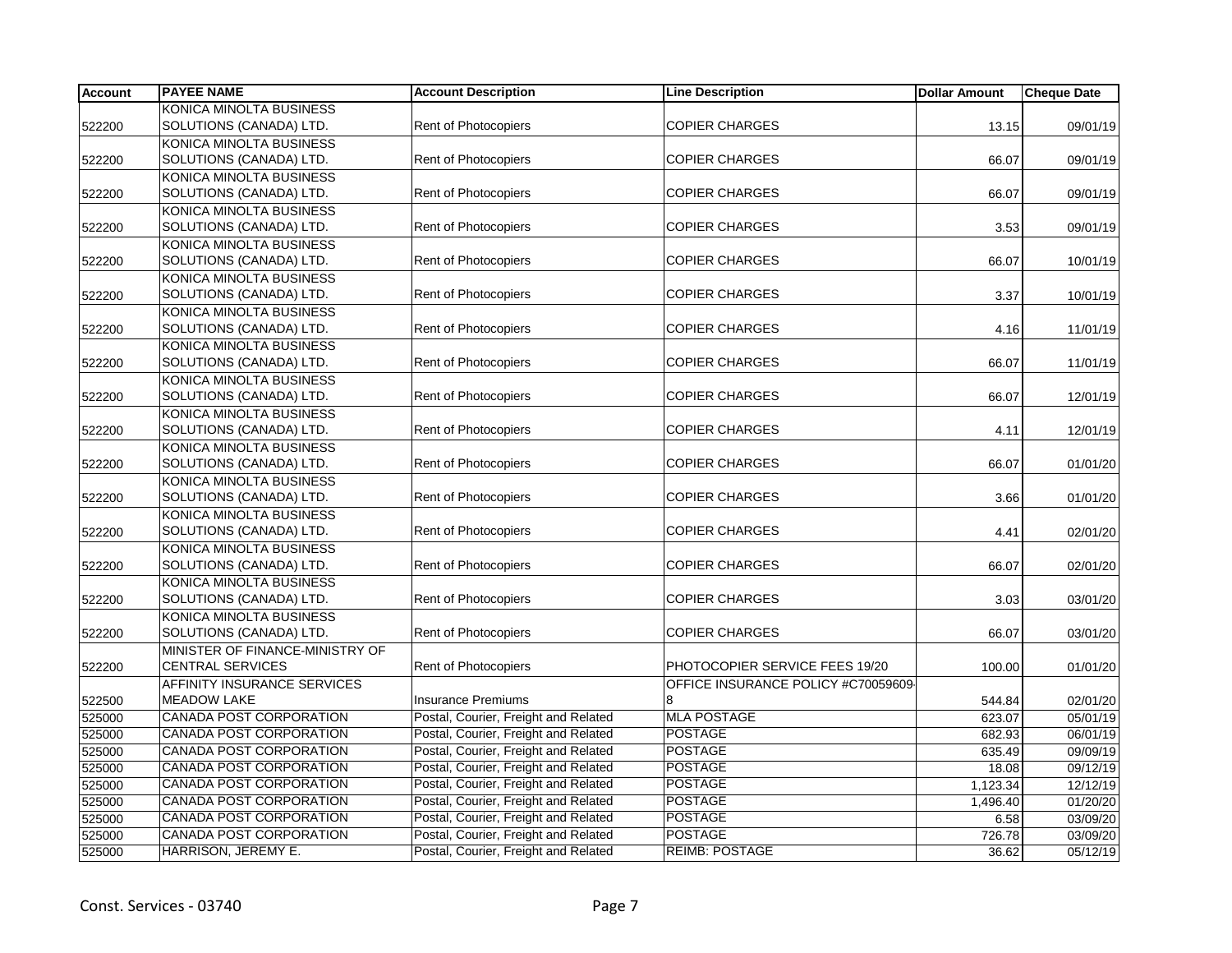| <b>Account</b> | <b>PAYEE NAME</b>                  | <b>Account Description</b>              | <b>Line Description</b>           | <b>Dollar Amount</b> | <b>Cheque Date</b> |
|----------------|------------------------------------|-----------------------------------------|-----------------------------------|----------------------|--------------------|
| 525000         | HARRISON, JEREMY E.                | Postal, Courier, Freight and Related    | <b>REIMB: POSTAGE</b>             | 42.98                | 06/01/19           |
| 525000         | HARRISON, JEREMY E.                | Postal, Courier, Freight and Related    | <b>REIMB: POSTAGE</b>             | 15.80                | 08/01/19           |
| 525000         | HARRISON, JEREMY E.                | Postal, Courier, Freight and Related    | <b>REIMB: POSTAGE</b>             | 86.25                | 01/26/20           |
| 525000         | HARRISON, JEREMY E.                | Postal, Courier, Freight and Related    | <b>REIMB: POSTAGE</b>             | 4.66                 | 03/10/20           |
|                | MINISTER OF FINANCE-MINISTRY OF    |                                         |                                   |                      |                    |
| 525000         | <b>CENTRAL SERVICES</b>            | Postal, Courier, Freight and Related    | MAIL SERVICE APR/19               | 49.87                | 06/03/19           |
|                | MINISTER OF FINANCE-MINISTRY OF    |                                         |                                   |                      |                    |
| 525000         | <b>CENTRAL SERVICES</b>            | Postal, Courier, Freight and Related    | MAY 2019 MAIL SERVICES            | 49.87                | 06/14/19           |
|                | MINISTER OF FINANCE-MINISTRY OF    |                                         |                                   |                      |                    |
| 525000         | <b>CENTRAL SERVICES</b>            | Postal, Courier, Freight and Related    | JUNE 2019 MAIL SERVICES           | 49.87                | 07/15/19           |
|                | MINISTER OF FINANCE-MINISTRY OF    |                                         |                                   |                      |                    |
| 525000         | <b>CENTRAL SERVICES</b>            | Postal, Courier, Freight and Related    | MAIL SERVICES JULY 2019           | 50.05                | 09/01/19           |
|                | MINISTER OF FINANCE-MINISTRY OF    |                                         |                                   |                      |                    |
| 525000         | <b>CENTRAL SERVICES</b>            | Postal, Courier, Freight and Related    | MAIL SERVICES AUG 2019            | 50.05                | 09/13/19           |
|                | MINISTER OF FINANCE-MINISTRY OF    |                                         |                                   |                      |                    |
| 525000         | <b>CENTRAL SERVICES</b>            | Postal, Courier, Freight and Related    | MAIL SERVICES SEP 2019            | 50.08                | 10/15/19           |
|                | MINISTER OF FINANCE-MINISTRY OF    |                                         |                                   |                      |                    |
| 525000         | <b>CENTRAL SERVICES</b>            | Postal, Courier, Freight and Related    | MAIL SERVICES OCT 2019            | 82.26                | 11/19/19           |
|                | MINISTER OF FINANCE-MINISTRY OF    |                                         |                                   |                      |                    |
| 525000         | <b>CENTRAL SERVICES</b>            | Postal, Courier, Freight and Related    | NOV/19 MAIL SERVICES              | 50.05                | 01/01/20           |
|                | MINISTER OF FINANCE-MINISTRY OF    |                                         |                                   |                      |                    |
| 525000         | <b>CENTRAL SERVICES</b>            | Postal, Courier, Freight and Related    | MAIL SERVICES DEC 2019            | 50.02                | 01/20/20           |
|                | MINISTER OF FINANCE-MINISTRY OF    |                                         |                                   |                      |                    |
| 525000         | <b>CENTRAL SERVICES</b>            | Postal, Courier, Freight and Related    | MAIL SERVICES JAN 2020            | 50.02                | 03/01/20           |
|                | MINISTER OF FINANCE-MINISTRY OF    |                                         |                                   |                      |                    |
| 525000         | <b>CENTRAL SERVICES</b>            | Postal, Courier, Freight and Related    | FEB 2020 MAIL SERVICES            | 50.02                | 03/16/20           |
|                | MINISTER OF FINANCE-MINISTRY OF    |                                         |                                   |                      |                    |
| 525000         | <b>CENTRAL SERVICES</b>            | Postal, Courier, Freight and Related    | MARCH 2020 MAIL SERVICES          | 50.02                | 03/31/20           |
| 525000         | SASKATCHEWAN PARTY CAUCUS          | Postal, Courier, Freight and Related    | <b>POSTAGE</b>                    | 35.34                | 10/01/19           |
| 528000         | <b>KELLY'S COMPUTER WORKS</b>      | <b>Support Services</b>                 | TECH SERVICE - NO GST             | 116.60               | 05/01/19           |
| 528000         | <b>KELLY'S COMPUTER WORKS</b>      | <b>Support Services</b>                 | TECH SERVICE - NO GST             | $-116.60$            | 02/01/20           |
| 529000         | PROLINE DECALS & SIGNS             | <b>General Contractual Services</b>     | <b>CONTRACTOR SERVICES</b>        | 47.70                | 04/12/19           |
| 529000         | PROLINE DECALS & SIGNS             | <b>General Contractual Services</b>     | <b>CONTRACTOR SERVICES</b>        | 575.00               | 09/19/19           |
| 529000         | PROLINE DECALS & SIGNS             | <b>General Contractual Services</b>     | <b>CONTRACTOR SERVICES</b>        | 34.50                | 01/01/20           |
| 529200         | <b>DEMMANS, RYLEY</b>              | <b>Professional Development</b>         | PROFESSIONAL DEVELOPMENT          | 100.00               | 07/01/19           |
| 530000         | ST. WALBURG ARENA BOARD            | <b>Communications Development Costs</b> | <b>COMMUNICATIONS DEVELOPMENT</b> | 220.00               | 10/07/19           |
| 530000         | WESTERN LITHO PRINTERS LTD.        | <b>Communications Development Costs</b> | <b>COMMUNICATIONS DEVELOPMENT</b> | 53.00                | 10/01/19           |
| 530000         | <b>WESTERN LITHO PRINTERS LTD.</b> | <b>Communications Development Costs</b> | ADVERTISING PRODUCTION            | 31.80                | 03/01/20           |
| 530300         | MARU GROUP CANADA INC.             | Primary Research/Focus group            | Ad Hoc Research                   | 632.98               | 05/01/19           |
| 530300         | MARU GROUP CANADA INC.             | Primary Research/Focus group            | Ad Hoc Research                   | 632.98               | 08/01/19           |
| 530300         | MARU GROUP CANADA INC.             | Primary Research/Focus group            | AD HOC RESEARCH                   | 661.11               | 11/01/19           |
| 530300         | MARU GROUP CANADA INC.             | Primary Research/Focus group            | Ad Hoc Research                   | 661.11               | 03/01/20           |
| 530500         | <b>BEAVER RIVER BANNER</b>         | Media Placement                         | <b>ADVERTISING</b>                | 208.00               | 04/02/19           |
| 530500         | BEAVER RIVER BANNER                | Media Placement                         | <b>ADVERTISING</b>                | 78.00                | 06/01/19           |
| 530500         | <b>CENTURY SIGN RENTALS</b>        | Media Placement                         | <b>ADVERTISING</b>                | 258.06               | 03/19/20           |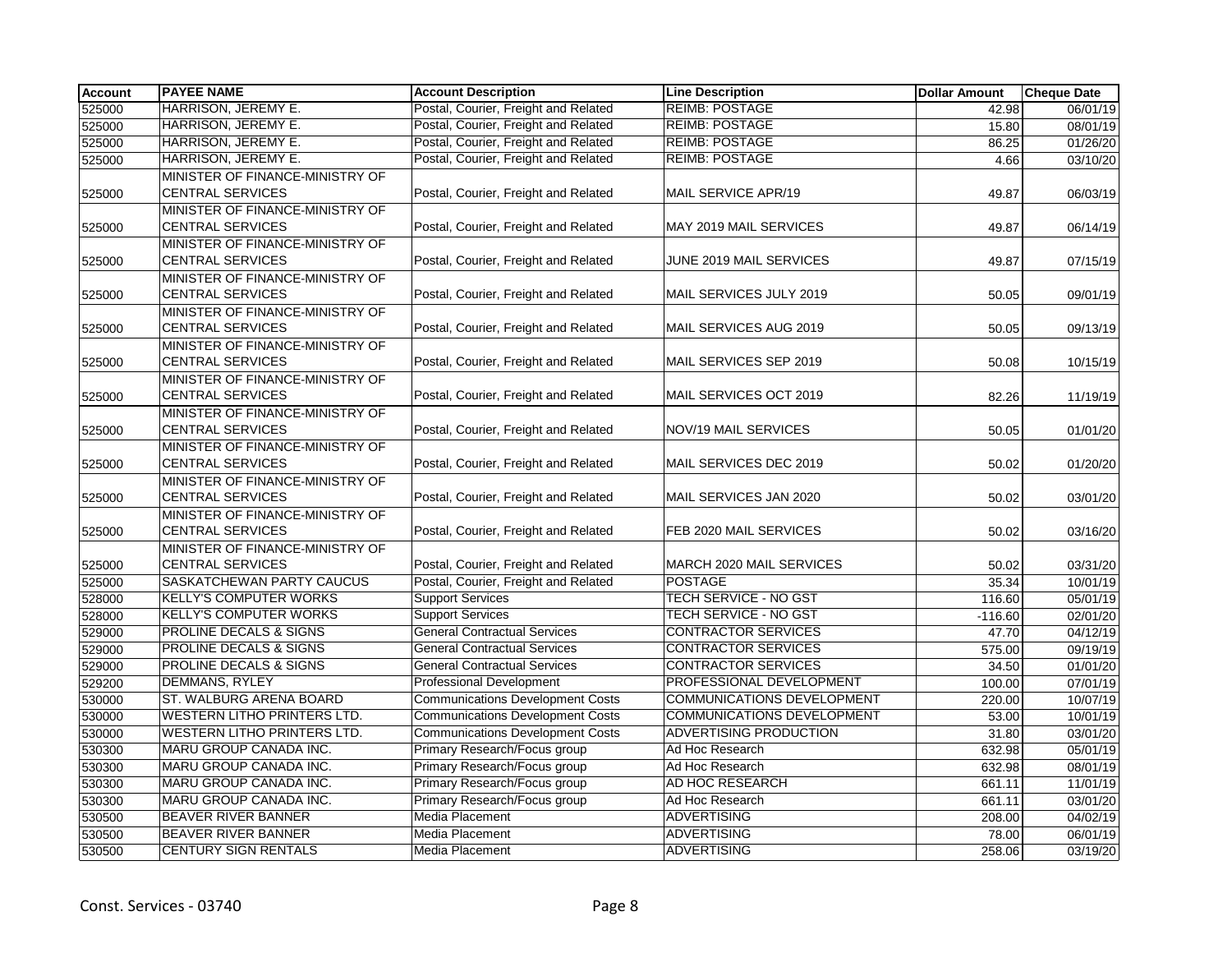| <b>Account</b> | <b>PAYEE NAME</b>                    | <b>Account Description</b> | <b>Line Description</b>     | <b>Dollar Amount</b> | <b>Cheque Date</b>    |
|----------------|--------------------------------------|----------------------------|-----------------------------|----------------------|-----------------------|
| 530500         | <b>COMMUNIPLEX FUNDRAISING GROUP</b> | Media Placement            | <b>ADVERTISING</b>          | 500.00               | 02/01/20              |
| 530500         | GUENTHER, DONNA                      | Media Placement            | <b>ADVERTISING</b>          | 100.00               | 05/01/19              |
| 530500         | <b>GUENTHER, DONNA</b>               | Media Placement            | <b>ADVERTISING</b>          | 125.00               | 06/01/19              |
| 530500         | GUENTHER, DONNA                      | Media Placement            | <b>ADVERTISING</b>          | 100.00               | 07/01/19              |
| 530500         | <b>GUENTHER, DONNA</b>               | Media Placement            | <b>ADVERTISING</b>          | 100.00               | 08/01/19              |
| 530500         | <b>GUENTHER, DONNA</b>               | Media Placement            | <b>ADVERTISING</b>          | 125.00               | 09/01/19              |
| 530500         | GUENTHER, DONNA                      | Media Placement            | <b>ADVERTISING</b>          | 100.00               | 10/01/19              |
| 530500         | <b>GUENTHER, DONNA</b>               | Media Placement            | <b>ADVERTISING</b>          | 100.00               | 11/01/19              |
| 530500         | <b>GUENTHER, DONNA</b>               | Media Placement            | <b>ADVERTISING</b>          | 187.50               | 12/01/19              |
| 530500         | <b>GUENTHER, DONNA</b>               | Media Placement            | <b>ADVERTISING</b>          | 181.50               | 12/19/19              |
| 530500         | <b>GUENTHER, DONNA</b>               | Media Placement            | <b>ADVERTISING</b>          | 150.00               | 01/20/20              |
| 530500         | <b>GUENTHER, DONNA</b>               | Media Placement            | <b>ADVERTISING</b>          | 150.00               | 03/03/20              |
| 530500         | <b>GUENTHER, DONNA</b>               | Media Placement            | <b>ADVERTISING</b>          | 150.00               | 03/20/20              |
| 530500         | JIM PATTISON BROADCAST GROUP         | Media Placement            | <b>ADVERTISING</b>          | 100.00               | 05/01/19              |
| 530500         | JIM PATTISON BROADCAST GROUP         | Media Placement            | <b>ADVERTISING</b>          | 100.00               | 06/01/19              |
| 530500         | JIM PATTISON BROADCAST GROUP         | Media Placement            | <b>ADVERTISING</b>          | 125.00               | 07/01/19              |
| 530500         | JIM PATTISON BROADCAST GROUP         | Media Placement            | <b>ADVERTISING</b>          | 100.00               | 08/01/19              |
| 530500         | JIM PATTISON BROADCAST GROUP         | Media Placement            | <b>ADVERTISING</b>          | 100.00               | 09/04/19              |
| 530500         | JIM PATTISON BROADCAST GROUP         | Media Placement            | <b>ADVERTISING</b>          | 125.00               | 10/01/19              |
| 530500         | JIM PATTISON BROADCAST GROUP         | Media Placement            | <b>ADVERTISING</b>          | 100.00               | 11/01/19              |
| 530500         | JIM PATTISON BROADCAST GROUP         | Media Placement            | <b>ADVERTISING</b>          | 100.00               | 12/01/19              |
| 530500         | JIM PATTISON BROADCAST GROUP         | Media Placement            | <b>ADVERTISING</b>          | 125.00               | 01/01/20              |
| 530500         | <b>JIM PATTISON BROADCAST GROUP</b>  | Media Placement            | <b>ADVERTISING</b>          | 100.00               | 01/26/20              |
| 530500         | <b>JIM PATTISON BROADCAST GROUP</b>  | Media Placement            | <b>ADVERTISING</b>          | 100.00               | 03/01/20              |
| 530500         | <b>JIM PATTISON BROADCAST GROUP</b>  | Media Placement            | <b>ADVERTISING</b>          | 125.00               | 03/29/20              |
| 530500         | KILLARNEY PRINTING INC.              | Media Placement            | ADVERTISING - NO GST        | 400.00               | 07/01/19              |
| 530500         | <b>KILLARNEY PRINTING INC.</b>       | Media Placement            | <b>ADVERTISING</b>          | 498.75               | 09/01/19              |
|                | LIVELONG AND DISTRICT RECREATION     |                            |                             |                      |                       |
| 530500         | ASSOC. INC.                          | Media Placement            | <b>ADVERTISING</b>          | 100.00               | 08/01/19              |
| 530500         | MARACAL VENTURES INC.                | Media Placement            | <b>ADVERTISING</b>          | 3,600.00             | 12/01/19              |
| 530500         | <b>MARACAL VENTURES INC.</b>         | Media Placement            | <b>ADVERTISING</b>          | 1,200.00             | 02/11/20              |
| 530500         | <b>MEADOW LAKE CURLING CLUB</b>      | Media Placement            | <b>ADVERTISING</b>          | 450.00               | $\overline{09/18/19}$ |
| 530500         | <b>MEADOW LAKE MINOR BASEBALL</b>    | Media Placement            | <b>ADVERTISING</b>          | 200.00               | 03/01/20              |
|                | <b>MEADOW LAKE MUSTANGS HOCKEY</b>   |                            |                             |                      |                       |
| 530500         | INC.                                 | Media Placement            | <b>ADVERTISING NO GST</b>   | 1,600.00             | 09/06/19              |
| 530500         | <b>MEADOW LAKE SKATING CLUB</b>      | Media Placement            | <b>ADVERTISING</b>          | 45.00                | 02/08/20              |
| 530500         | NORTHERN PRIDE PUBLICATIONS LTD.     | Media Placement            | <b>ADVERTISING - NO GST</b> | 225.00               | 05/02/19              |
| 530500         | NORTHERN PRIDE PUBLICATIONS LTD.     | Media Placement            | <b>ADVERTISING</b>          | 150.00               | 05/16/19              |
| 530500         | NORTHERN PRIDE PUBLICATIONS LTD.     | Media Placement            | <b>ADVERTISING</b>          | 95.00                | 05/23/19              |
| 530500         | NORTHERN PRIDE PUBLICATIONS LTD.     | Media Placement            | <b>ADVERTISING NO GST</b>   | 95.00                | 05/23/19              |
| 530500         | NORTHERN PRIDE PUBLICATIONS LTD.     | Media Placement            | ADVERTISING NO GST          | 149.00               | 05/23/19              |
| 530500         | NORTHERN PRIDE PUBLICATIONS LTD.     | Media Placement            | <b>ADVERTISING</b>          | 95.00                | 06/20/19              |
| 530500         | NORTHERN PRIDE PUBLICATIONS LTD.     | Media Placement            | <b>ADVERTISING</b>          | 69.00                | 08/01/19              |
| 530500         | NORTHERN PRIDE PUBLICATIONS LTD.     | Media Placement            | <b>ADVERTISING</b>          | 468.00               | 08/01/19              |
| 530500         | NORTHERN PRIDE PUBLICATIONS LTD.     | Media Placement            | <b>ADVERTISING</b>          | 149.00               | 09/01/19              |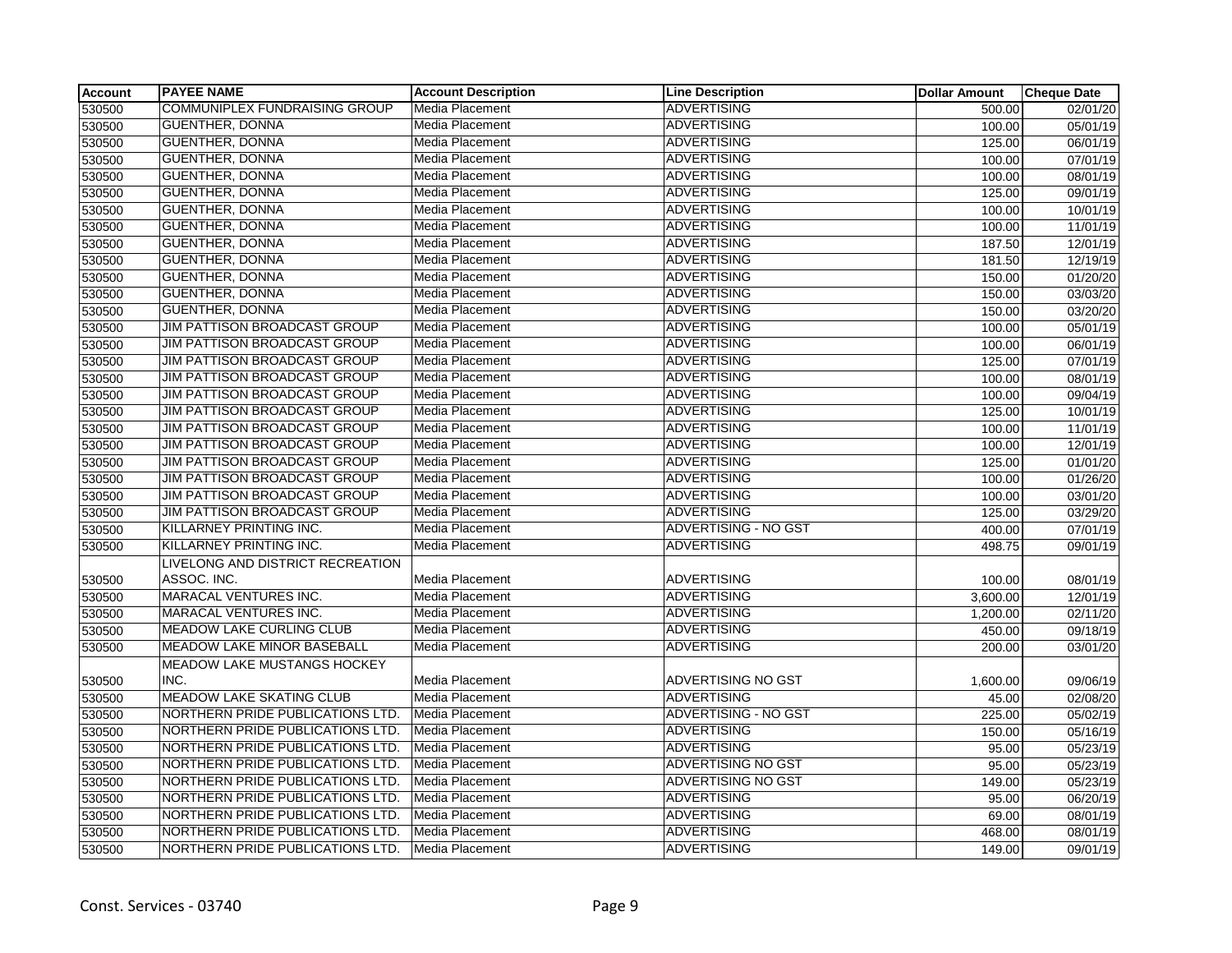| <b>Account</b> | <b>PAYEE NAME</b>                                     | <b>Account Description</b> | <b>Line Description</b>   | <b>Dollar Amount</b> | <b>Cheque Date</b> |
|----------------|-------------------------------------------------------|----------------------------|---------------------------|----------------------|--------------------|
| 530500         | NORTHERN PRIDE PUBLICATIONS LTD.                      | Media Placement            | <b>ADVERTISING</b>        | 170.00               | 09/12/19           |
| 530500         | NORTHERN PRIDE PUBLICATIONS LTD.                      | Media Placement            | <b>ADVERTISING</b>        | 140.00               | 09/19/19           |
| 530500         | NORTHERN PRIDE PUBLICATIONS LTD.                      | Media Placement            | <b>ADVERTISING</b>        | 99.00                | 10/03/19           |
| 530500         | NORTHERN PRIDE PUBLICATIONS LTD.                      | Media Placement            | <b>ADVERTISING</b>        | 99.00                | 11/01/19           |
| 530500         | NORTHERN PRIDE PUBLICATIONS LTD.                      | Media Placement            | <b>ADVERTISING</b>        | 59.00                | 11/01/19           |
| 530500         | NORTHERN PRIDE PUBLICATIONS LTD.                      | Media Placement            | <b>ADVERTISING</b>        | 150.00               | 11/21/19           |
| 530500         | NORTHERN PRIDE PUBLICATIONS LTD.                      | Media Placement            | <b>ADVERTISING</b>        | 377.20               | 12/12/19           |
| 530500         | NORTHERN PRIDE PUBLICATIONS LTD.                      | Media Placement            | <b>ADVERTISING</b>        | 377.20               | 01/01/20           |
| 530500         | NORTHERN PRIDE PUBLICATIONS LTD.                      | Media Placement            | ADVERTISING               | 59.00                | 02/01/20           |
| 530500         | NORTHERN PRIDE PUBLICATIONS LTD.                      | Media Placement            | <b>ADVERTISING</b>        | 140.00               | 03/19/20           |
| 530500         | PNG PRAIRIE NEWSPAPER GROUP                           | Media Placement            | <b>ADVERTISING</b>        | 156.60               | 05/01/19           |
| 530500         | <b>PROLINE DECALS &amp; SIGNS</b>                     | Media Placement            | <b>ADVERTISING NO GST</b> | 141.25               | 06/01/19           |
| 530500         | SHELLBROOK CHRONICLE A DIVISION<br>OF PEPPERFRAM LTD. | Media Placement            | <b>ADVERTISING</b>        | 59.33                | 04/11/19           |
| 530500         | SHELLBROOK CHRONICLE A DIVISION<br>OF PEPPERFRAM LTD. | <b>Media Placement</b>     | <b>ADVERTISING</b>        | 115.00               | 04/18/19           |
| 530500         | SHELLBROOK CHRONICLE A DIVISION<br>OF PEPPERFRAM LTD. | <b>Media Placement</b>     | <b>ADVERTISING</b>        | 78.00                | 04/22/19           |
| 530500         | SHELLBROOK CHRONICLE A DIVISION<br>OF PEPPERFRAM LTD. | Media Placement            | <b>ADVERTISING</b>        | 59.33                | 05/09/19           |
| 530500         | SHELLBROOK CHRONICLE A DIVISION<br>OF PEPPERFRAM LTD. | Media Placement            | <b>ADVERTISING</b>        | 78.00                | 05/09/19           |
| 530500         | SHELLBROOK CHRONICLE A DIVISION<br>OF PEPPERFRAM LTD. | Media Placement            | <b>ADVERTISING</b>        | 59.33                | 05/23/19           |
| 530500         | SHELLBROOK CHRONICLE A DIVISION<br>OF PEPPERFRAM LTD. | Media Placement            | <b>ADVERTISING</b>        | 78.00                | 05/23/19           |
| 530500         | SHELLBROOK CHRONICLE A DIVISION<br>OF PEPPERFRAM LTD. | <b>Media Placement</b>     | <b>ADVERTISING</b>        | 59.33                | 06/06/19           |
| 530500         | SHELLBROOK CHRONICLE A DIVISION<br>OF PEPPERFRAM LTD. | Media Placement            | <b>ADVERTISING</b>        | 78.00                | 06/06/19           |
| 530500         | SHELLBROOK CHRONICLE A DIVISION<br>OF PEPPERFRAM LTD. | Media Placement            | <b>ADVERTISING</b>        | 78.00                | 06/20/19           |
| 530500         | SHELLBROOK CHRONICLE A DIVISION<br>OF PEPPERFRAM LTD. | Media Placement            | <b>ADVERTISING</b>        | 59.33                | 06/20/19           |
| 530500         | SHELLBROOK CHRONICLE A DIVISION<br>OF PEPPERFRAM LTD. | Media Placement            | <b>ADVERTISING</b>        | 85.00                | 07/01/19           |
| 530500         | SHELLBROOK CHRONICLE A DIVISION<br>OF PEPPERFRAM LTD. | <b>Media Placement</b>     | <b>ADVERTISING</b>        | 117.50               | 07/01/19           |
| 530500         | SHELLBROOK CHRONICLE A DIVISION<br>OF PEPPERFRAM LTD. | Media Placement            | <b>ADVERTISING</b>        | 78.00                | 07/04/19           |
| 530500         | SHELLBROOK CHRONICLE A DIVISION<br>OF PEPPERFRAM LTD. | <b>Media Placement</b>     | <b>ADVERTISING</b>        | 59.33                | 07/04/19           |
| 530500         | SHELLBROOK CHRONICLE A DIVISION<br>OF PEPPERFRAM LTD. | Media Placement            | ADVERTISING               | 59.33                | 07/11/19           |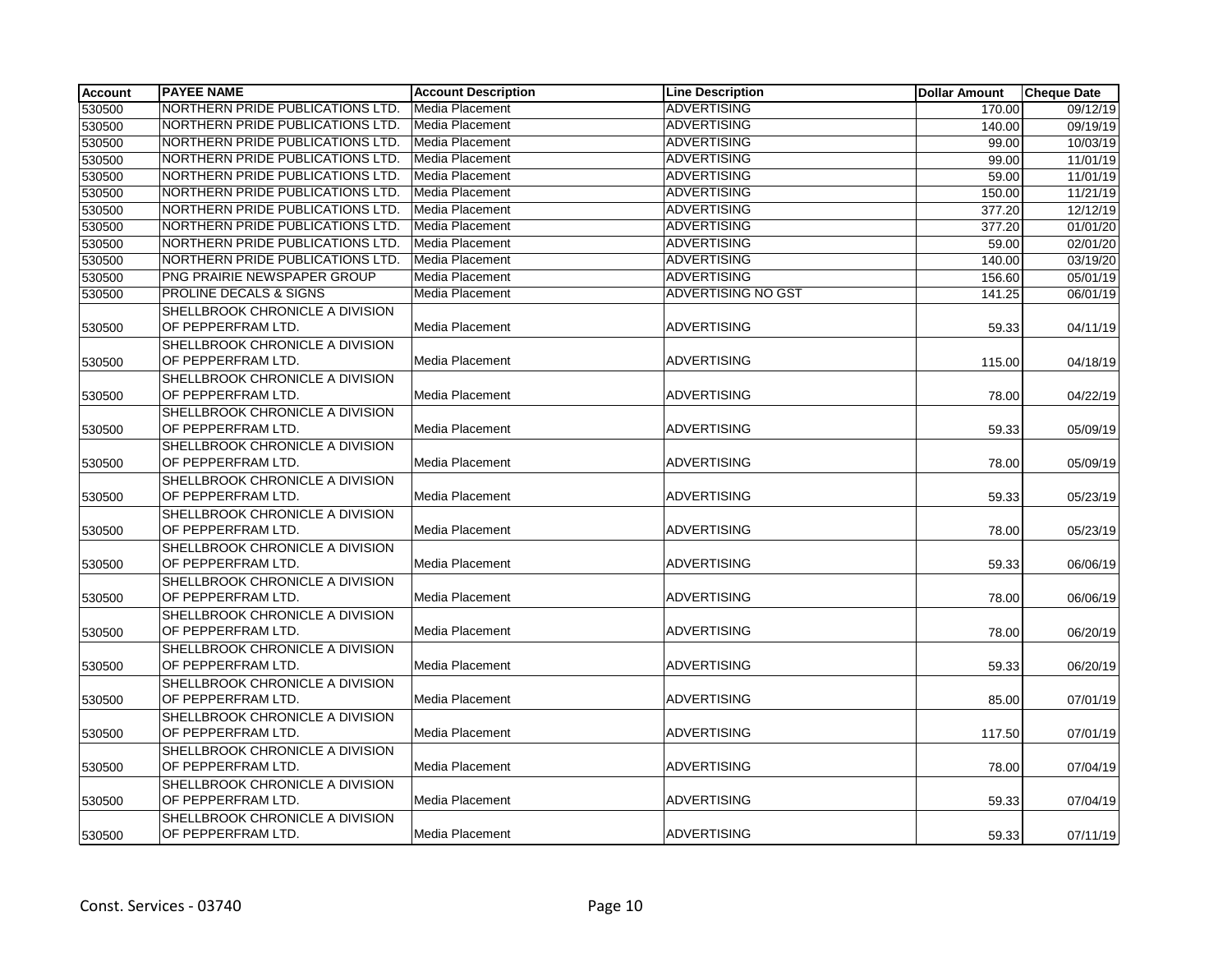| <b>Account</b> | <b>PAYEE NAME</b>               | <b>Account Description</b> | <b>Line Description</b> | <b>Dollar Amount</b> | <b>Cheque Date</b> |
|----------------|---------------------------------|----------------------------|-------------------------|----------------------|--------------------|
|                | SHELLBROOK CHRONICLE A DIVISION |                            |                         |                      |                    |
| 530500         | OF PEPPERFRAM LTD.              | Media Placement            | <b>ADVERTISING</b>      | 78.00                | 07/11/19           |
|                | SHELLBROOK CHRONICLE A DIVISION |                            |                         |                      |                    |
| 530500         | OF PEPPERFRAM LTD.              | Media Placement            | <b>ADVERTISING</b>      | 59.33                | 07/18/19           |
|                | SHELLBROOK CHRONICLE A DIVISION |                            |                         |                      |                    |
| 530500         | OF PEPPERFRAM LTD.              | Media Placement            | <b>ADVERTISING</b>      | 78.00                | 07/18/19           |
|                | SHELLBROOK CHRONICLE A DIVISION |                            |                         |                      |                    |
| 530500         | OF PEPPERFRAM LTD.              | Media Placement            | <b>ADVERTISING</b>      | 59.33                | 08/01/19           |
|                | SHELLBROOK CHRONICLE A DIVISION |                            |                         |                      |                    |
| 530500         | OF PEPPERFRAM LTD.              | Media Placement            | <b>ADVERTISING</b>      | 78.00                | 08/01/19           |
|                | SHELLBROOK CHRONICLE A DIVISION |                            |                         |                      |                    |
| 530500         | OF PEPPERFRAM LTD.              | Media Placement            | <b>ADVERTISING</b>      | 59.33                | 08/15/19           |
|                | SHELLBROOK CHRONICLE A DIVISION |                            |                         |                      |                    |
| 530500         | OF PEPPERFRAM LTD.              | Media Placement            | <b>ADVERTISING</b>      | 78.00                | 08/15/19           |
|                | SHELLBROOK CHRONICLE A DIVISION |                            |                         |                      |                    |
| 530500         | OF PEPPERFRAM LTD.              | Media Placement            | <b>ADVERTISING</b>      | 59.33                | 09/01/19           |
|                | SHELLBROOK CHRONICLE A DIVISION |                            |                         |                      |                    |
| 530500         | OF PEPPERFRAM LTD.              | Media Placement            | <b>ADVERTISING</b>      | 78.00                | 09/01/19           |
|                | SHELLBROOK CHRONICLE A DIVISION |                            |                         |                      |                    |
| 530500         | OF PEPPERFRAM LTD.              | Media Placement            | <b>ADVERTISING</b>      | 59.33                | 09/12/19           |
|                | SHELLBROOK CHRONICLE A DIVISION |                            |                         |                      |                    |
| 530500         | OF PEPPERFRAM LTD.              | Media Placement            | <b>ADVERTISING</b>      | 78.00                | 09/12/19           |
|                | SHELLBROOK CHRONICLE A DIVISION |                            |                         |                      |                    |
| 530500         | OF PEPPERFRAM LTD.              | Media Placement            | <b>ADVERTISING</b>      | 78.00                | 10/01/19           |
|                | SHELLBROOK CHRONICLE A DIVISION |                            |                         |                      |                    |
| 530500         | OF PEPPERFRAM LTD.              | Media Placement            | <b>ADVERTISING</b>      | 59.33                | 10/01/19           |
|                | SHELLBROOK CHRONICLE A DIVISION |                            |                         |                      |                    |
| 530500         | OF PEPPERFRAM LTD.              | Media Placement            | <b>ADVERTISING</b>      | 115.00               | 10/03/19           |
|                | SHELLBROOK CHRONICLE A DIVISION |                            |                         |                      |                    |
| 530500         | OF PEPPERFRAM LTD.              | Media Placement            | <b>ADVERTISING</b>      | 78.00                | 10/10/19           |
|                | SHELLBROOK CHRONICLE A DIVISION |                            |                         |                      |                    |
| 530500         | OF PEPPERFRAM LTD.              | Media Placement            | <b>ADVERTISING</b>      | 59.33                | 10/10/19           |
|                | SHELLBROOK CHRONICLE A DIVISION |                            |                         |                      |                    |
| 530500         | OF PEPPERFRAM LTD.              | Media Placement            | <b>ADVERTISING</b>      | 59.33                | 11/01/19           |
|                | SHELLBROOK CHRONICLE A DIVISION |                            |                         |                      |                    |
| 530500         | OF PEPPERFRAM LTD.              | Media Placement            | <b>ADVERTISING</b>      | 78.00                | 11/01/19           |
|                | SHELLBROOK CHRONICLE A DIVISION |                            |                         |                      |                    |
| 530500         | OF PEPPERFRAM LTD.              | Media Placement            | <b>ADVERTISING</b>      | 78.00                | 11/07/19           |
|                | SHELLBROOK CHRONICLE A DIVISION |                            |                         |                      |                    |
| 530500         | OF PEPPERFRAM LTD.              | Media Placement            | <b>ADVERTISING</b>      | 59.33                | 11/07/19           |
|                | SHELLBROOK CHRONICLE A DIVISION |                            |                         |                      |                    |
| 530500         | OF PEPPERFRAM LTD.              | Media Placement            | <b>ADVERTISING</b>      | 78.00                | 11/21/19           |
|                | SHELLBROOK CHRONICLE A DIVISION |                            |                         |                      |                    |
| 530500         | OF PEPPERFRAM LTD.              | <b>Media Placement</b>     | ADVERTISING             | 59.33                | 11/21/19           |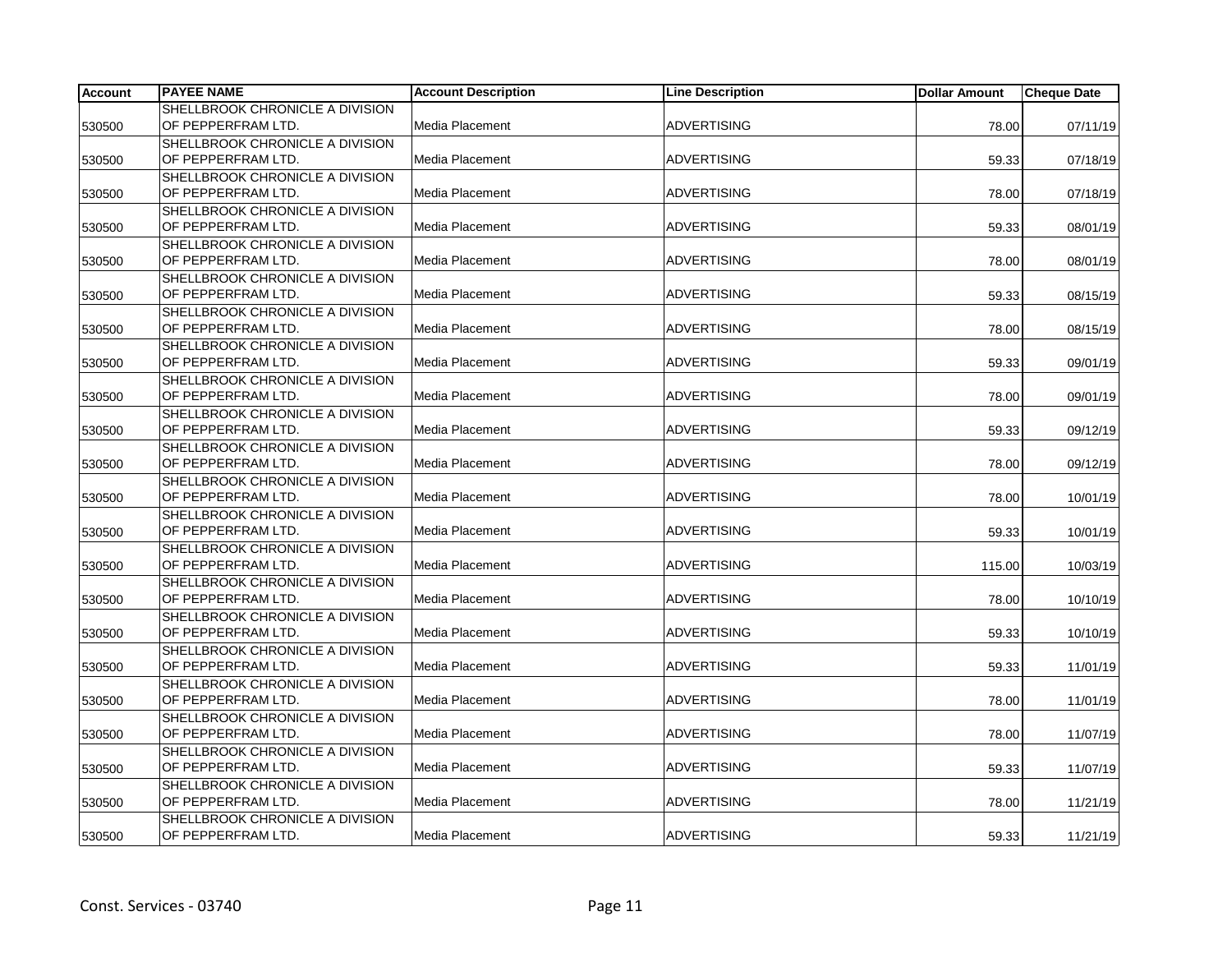| <b>Account</b> | <b>PAYEE NAME</b>                      | <b>Account Description</b> | <b>Line Description</b> | <b>Dollar Amount</b> | <b>Cheque Date</b> |
|----------------|----------------------------------------|----------------------------|-------------------------|----------------------|--------------------|
|                | SHELLBROOK CHRONICLE A DIVISION        |                            |                         |                      |                    |
| 530500         | OF PEPPERFRAM LTD.                     | Media Placement            | <b>ADVERTISING</b>      | 59.33                | 12/05/19           |
|                | SHELLBROOK CHRONICLE A DIVISION        |                            |                         |                      |                    |
| 530500         | OF PEPPERFRAM LTD.                     | Media Placement            | <b>ADVERTISING</b>      | 78.00                | 12/05/19           |
|                | SHELLBROOK CHRONICLE A DIVISION        |                            |                         |                      |                    |
| 530500         | OF PEPPERFRAM LTD.                     | Media Placement            | <b>ADVERTISING</b>      | 235.00               | 12/12/19           |
|                | SHELLBROOK CHRONICLE A DIVISION        |                            |                         |                      |                    |
| 530500         | OF PEPPERFRAM LTD.                     | Media Placement            | <b>ADVERTISING</b>      | 255.00               | 12/12/19           |
|                | <b>SHELLBROOK CHRONICLE A DIVISION</b> |                            |                         |                      |                    |
| 530500         | OF PEPPERFRAM LTD.                     | Media Placement            | <b>ADVERTISING</b>      | 235.00               | 01/01/20           |
|                | SHELLBROOK CHRONICLE A DIVISION        |                            |                         |                      |                    |
| 530500         | OF PEPPERFRAM LTD.                     | Media Placement            | <b>ADVERTISING</b>      | 78.00                | 01/01/20           |
|                | SHELLBROOK CHRONICLE A DIVISION        |                            |                         |                      |                    |
| 530500         | OF PEPPERFRAM LTD.                     | Media Placement            | <b>ADVERTISING</b>      | 255.00               | 01/01/20           |
|                | SHELLBROOK CHRONICLE A DIVISION        |                            |                         |                      |                    |
| 530500         | OF PEPPERFRAM LTD.                     | Media Placement            | <b>ADVERTISING</b>      | 59.33                | 01/01/20           |
|                | SHELLBROOK CHRONICLE A DIVISION        |                            |                         |                      |                    |
| 530500         | OF PEPPERFRAM LTD.                     | Media Placement            | <b>ADVERTISING</b>      | 78.00                | 01/02/20           |
|                | SHELLBROOK CHRONICLE A DIVISION        |                            |                         |                      |                    |
| 530500         | OF PEPPERFRAM LTD.                     | Media Placement            | <b>ADVERTISING</b>      | 59.33                | 01/02/20           |
|                | SHELLBROOK CHRONICLE A DIVISION        |                            |                         |                      |                    |
| 530500         | OF PEPPERFRAM LTD.                     | Media Placement            | <b>ADVERTISING</b>      | 78.00                | 01/16/20           |
|                | SHELLBROOK CHRONICLE A DIVISION        |                            |                         |                      |                    |
| 530500         | OF PEPPERFRAM LTD.                     | Media Placement            | <b>ADVERTISING</b>      | 59.33                | 01/16/20           |
|                | SHELLBROOK CHRONICLE A DIVISION        |                            |                         |                      |                    |
| 530500         | OF PEPPERFRAM LTD.                     | Media Placement            | <b>ADVERTISING</b>      | 143.33               | 01/23/20           |
|                | SHELLBROOK CHRONICLE A DIVISION        |                            |                         |                      |                    |
| 530500         | OF PEPPERFRAM LTD.                     | Media Placement            | <b>ADVERTISING</b>      | 80.34                | 02/01/20           |
|                | SHELLBROOK CHRONICLE A DIVISION        |                            |                         |                      |                    |
| 530500         | OF PEPPERFRAM LTD.                     | Media Placement            | <b>ADVERTISING</b>      | 100.00               | 02/01/20           |
|                | SHELLBROOK CHRONICLE A DIVISION        |                            |                         |                      |                    |
| 530500         | OF PEPPERFRAM LTD.                     | Media Placement            | <b>ADVERTISING</b>      | 61.10                | 02/06/20           |
|                | SHELLBROOK CHRONICLE A DIVISION        |                            |                         |                      |                    |
| 530500         | OF PEPPERFRAM LTD.                     | Media Placement            | <b>ADVERTISING</b>      | 80.34                | 02/13/20           |
|                | SHELLBROOK CHRONICLE A DIVISION        |                            |                         |                      |                    |
| 530500         | OF PEPPERFRAM LTD.                     | Media Placement            | <b>ADVERTISING</b>      | 80.34                | 03/01/20           |
|                | SHELLBROOK CHRONICLE A DIVISION        |                            |                         |                      |                    |
| 530500         | OF PEPPERFRAM LTD.                     | Media Placement            | <b>ADVERTISING</b>      | 61.10                | 03/01/20           |
|                | SHELLBROOK CHRONICLE A DIVISION        |                            |                         |                      |                    |
| 530500         | OF PEPPERFRAM LTD.                     | Media Placement            | <b>ADVERTISING</b>      | 61.10                | 03/01/20           |
|                | SHELLBROOK CHRONICLE A DIVISION        |                            |                         |                      |                    |
| 530500         | OF PEPPERFRAM LTD.                     | Media Placement            | <b>ADVERTISING</b>      | 80.34                | 03/12/20           |
|                | SHELLBROOK CHRONICLE A DIVISION        |                            |                         |                      |                    |
| 530500         | OF PEPPERFRAM LTD.                     | <b>Media Placement</b>     | <b>ADVERTISING</b>      | 61.10                | 03/12/20           |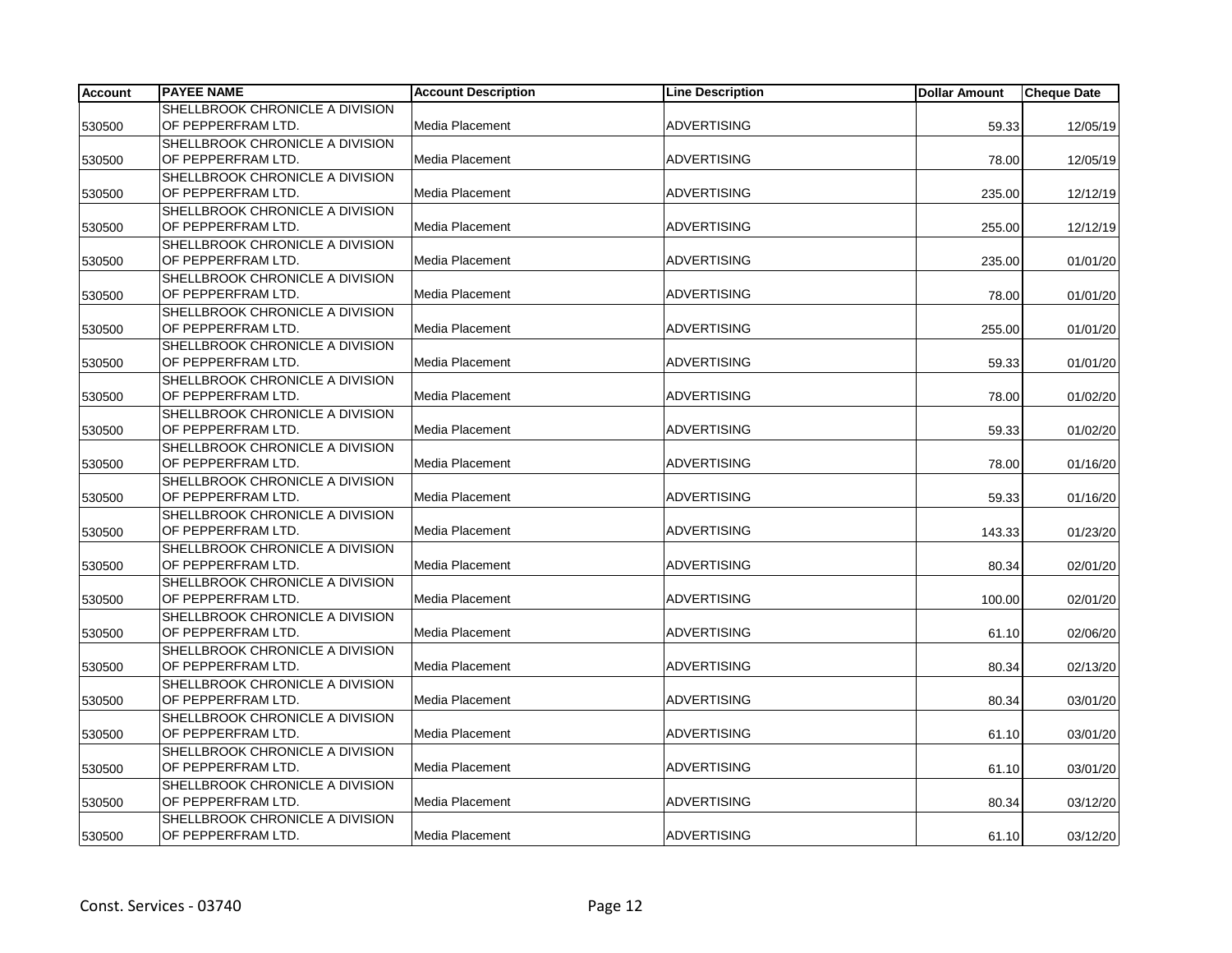| <b>Account</b> | <b>PAYEE NAME</b>                  | <b>Account Description</b>    | <b>Line Description</b>                 | <b>Dollar Amount</b> | <b>Cheque Date</b> |
|----------------|------------------------------------|-------------------------------|-----------------------------------------|----------------------|--------------------|
|                | SHELLBROOK CHRONICLE A DIVISION    |                               |                                         |                      |                    |
| 530500         | OF PEPPERFRAM LTD.                 | Media Placement               | <b>ADVERTISING</b>                      | 61.10                | 03/26/20           |
| 530500         | SPIRITWOOD HERALD                  | Media Placement               | <b>ADVERTISING</b>                      | 59.33                | 05/01/19           |
| 530500         | SPIRITWOOD HERALD                  | Media Placement               | <b>ADVERTISING</b>                      | 78.00                | 05/01/19           |
| 530500         | ST. WALBURG ARENA BOARD            | Media Placement               | <b>ADVERTISING</b>                      | 1,000.00             | 10/07/19           |
| 530500         | ST. WALBURG CURLING CLUB           | Media Placement               | <b>ADVERTISING</b>                      | 350.00               | 08/12/19           |
| 530500         | ST. WALBURG, TOWN OF               | Media Placement               | <b>ADVERTISING</b>                      | 150.00               | 01/06/20           |
| 530800         | CANADA POST CORPORATION            | Publications                  | <b>NEWSLETTER</b>                       | 59.19                | 12/02/19           |
| 530800         | <b>WESTERN LITHO PRINTERS LTD.</b> | Publications                  | <b>NEWSLETTER</b>                       | 1,811.50             | 06/01/19           |
| 530800         | WESTERN LITHO PRINTERS LTD.        | Publications                  | <b>NEWSLETTER</b>                       | 1,135.90             | 07/01/19           |
| 530800         | <b>WESTERN LITHO PRINTERS LTD.</b> | Publications                  | <b>NEWSLETTER</b>                       | 570.28               | 11/01/19           |
| 530800         | WESTERN LITHO PRINTERS LTD.        | Publications                  | <b>NEWSLETTER</b>                       | 259.70               | 11/01/19           |
| 530800         | WESTERN LITHO PRINTERS LTD.        | Publications                  | <b>NEWSLETTER</b>                       | 103.60               | 11/01/19           |
| 530800         | <b>WESTERN LITHO PRINTERS LTD.</b> | Publications                  | <b>NEWSLETTER</b>                       | 198.22               | 12/01/19           |
| 530800         | <b>WESTERN LITHO PRINTERS LTD.</b> | Publications                  | <b>NEWSLETTER</b>                       | 1,731.00             | 02/01/20           |
| 530800         | <b>WESTERN LITHO PRINTERS LTD.</b> | Publications                  | <b>NEWSLETTER</b>                       | 1,792.00             | 03/06/20           |
| 530900         | HARRISON, JEREMY E.                | Promotional Items             | <b>REIMB: PROMOTIONAL ITEMS</b>         | 50.00                | 04/02/19           |
| 530900         | HARRISON, JEREMY E.                | Promotional Items             | REIMB: PROMOTIONAL ITEMS                | 73.10                | 04/02/19           |
|                |                                    |                               | <b>REIMB: FLOWERS &amp; MISC OFFICE</b> |                      |                    |
| 530900         | HARRISON, JEREMY E.                | <b>Promotional Items</b>      | <b>SUPPLIES</b>                         | 24.39                | 04/12/19           |
| 530900         | <b>HARRISON, JEREMY E.</b>         | Promotional Items             | <b>REIMB: PROMOTIONAL ITEMS</b>         | 243.94               | 05/24/19           |
| 530900         | <b>HARRISON, JEREMY E.</b>         | <b>Promotional Items</b>      | <b>REIMB: SASK FLAGS</b>                | 224.74               | 06/01/19           |
| 530900         | HARRISON, JEREMY E.                | Promotional Items             | <b>REIMB: FLOWERS</b>                   | 75.00                | 08/06/19           |
| 530900         | HARRISON, JEREMY E.                | <b>Promotional Items</b>      | <b>REIMB: FLOWERS</b>                   | 195.38               | 09/01/19           |
| 530900         | HARRISON, JEREMY E.                | Promotional Items             | <b>REIMB: FLOWERS</b>                   | 75.00                | 10/09/19           |
| 530900         | HARRISON, JEREMY E.                | <b>Promotional Items</b>      | <b>REIMB: CANADIAN AND SASK FLAGS</b>   | 396.49               | 11/11/19           |
| 530900         | HARRISON, JEREMY E.                | <b>Promotional Items</b>      | <b>REIMB: PROMOTIONAL ITEMS</b>         | 22.20                | 12/04/19           |
| 530900         | HARRISON, JEREMY E.                | <b>Promotional Items</b>      | <b>REIMB: FLOWERS</b>                   | 85.00                | 12/10/19           |
| 530900         | HARRISON, JEREMY E.                | Promotional Items             | <b>REIMB: POINSETTAS</b>                | 111.22               | 12/10/19           |
| 530900         | <b>HARRISON, JEREMY E.</b>         | Promotional Items             | <b>REIMB: POINSETTAS</b>                | 44.62                | 01/07/20           |
| 530900         | HARRISON, JEREMY E.                | Promotional Items             | <b>REIMB: CERTIFICATE HOLDERS</b>       | 1,453.10             | 01/07/20           |
| 530900         | HARRISON, JEREMY E.                | <b>Promotional Items</b>      | <b>REIMB: POINSETTAS</b>                | 299.92               | 01/07/20           |
|                | MEADOW LAKE HOSPITAL FOUNDATION    |                               |                                         |                      |                    |
| 530900         | INC.                               | Promotional Items             | <b>CHRISTMAS PORCH POT</b>              | 85.00                | 11/02/19           |
| 530900         | <b>WESTERN LITHO PRINTERS LTD.</b> | <b>Promotional Items</b>      | <b>CHRISTMAS CARDS</b>                  | 1,655.72             | 12/01/19           |
| 542000         | <b>DEMMANS, RYLEY</b>              | Travel                        | CA TRAVEL SEP 10 2019                   | 91.18                | 09/10/19           |
| 542000         | <b>DEMMANS, RYLEY</b>              | Travel                        | CA TRAVEL DEC 20, 2019                  | 53.71                | 12/23/19           |
| 542000         | DEMMANS, RYLEY                     | Travel                        | CA TRAVEL DEC 1-18, 2019                | 309.08               | 12/23/19           |
| 542000         | ROGERS, FRAN                       | Travel                        | CA TRAVEL DEC 11/19                     | 31.86                | 12/27/19           |
| 542000         | ROGERS, FRAN                       | Travel                        | CA TRAVEL DEC 19/19                     | 107.43               | 12/27/19           |
| 550100         | WESTERN LITHO PRINTERS LTD.        | <b>Printed Forms</b>          | LETTERHEAD                              | 344.50               | 10/01/19           |
| 550200         | <b>HARRISON, JEREMY E.</b>         | Books, Mags and Ref Materials | <b>REIMB: NEWSPAPERS</b>                | 29.40                | 05/12/19           |
| 550200         | HARRISON, JEREMY E.                | Books, Mags and Ref Materials | <b>REIMB: NEWSPAPERS</b>                | 6.00                 | 05/24/19           |
| 550200         | HARRISON, JEREMY E.                | Books, Mags and Ref Materials | <b>REIMB: NEWSPAPERS</b>                | 29.40                | 06/01/19           |
| 550200         | HARRISON, JEREMY E.                | Books, Mags and Ref Materials | <b>REIMB: NEWSPAPERS</b>                | 29.40                | 07/01/19           |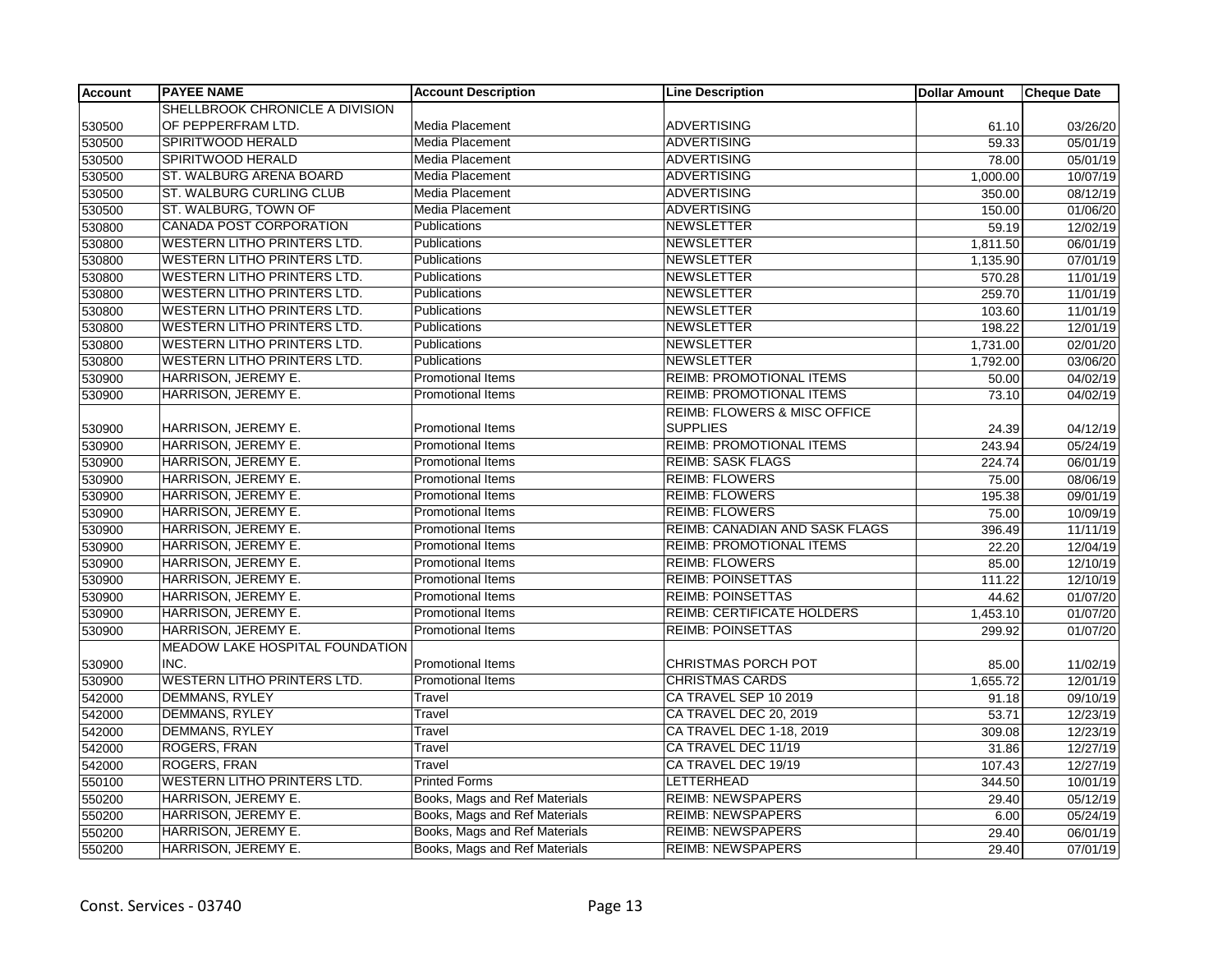| <b>Account</b> | <b>PAYEE NAME</b>               | <b>Account Description</b>              | <b>Line Description</b>       | <b>Dollar Amount</b> | <b>Cheque Date</b> |
|----------------|---------------------------------|-----------------------------------------|-------------------------------|----------------------|--------------------|
| 550200         | HARRISON, JEREMY E.             | Books, Mags and Ref Materials           | <b>REIMB: NEWSPAPERS</b>      | 31.50                | 09/03/19           |
| 550200         | HARRISON, JEREMY E.             | Books, Mags and Ref Materials           | <b>REIMB: NEWSPAPERS</b>      | 7.50                 | 10/01/19           |
| 550200         | HARRISON, JEREMY E.             | Books, Mags and Ref Materials           | <b>REIMB: NEWSPAPERS</b>      | 31.50                | 10/03/19           |
| 550200         | HARRISON, JEREMY E.             | Books, Mags and Ref Materials           | <b>REIMB: NEWSPAPERS</b>      | 31.50                | 11/11/19           |
| 550200         | HARRISON, JEREMY E.             | Books, Mags and Ref Materials           | <b>REIMB: NEWSPAPERS</b>      | 13.50                | 12/04/19           |
| 550200         | HARRISON, JEREMY E.             | Books, Mags and Ref Materials           | <b>REIMB: NEWSPAPERS</b>      | 31.50                | 12/10/19           |
| 550200         | HARRISON, JEREMY E.             | Books, Mags and Ref Materials           | <b>REIMB: NEWSPAPERS</b>      | 31.50                | 01/07/20           |
| 550200         | HARRISON, JEREMY E.             | Books, Mags and Ref Materials           | <b>REIMB: NEWSPAPERS</b>      | 31.50                | 02/11/20           |
| 550200         | HARRISON, JEREMY E.             | Books, Mags and Ref Materials           | <b>REIMB: NEWSPAPERS</b>      | 19.50                | 03/10/20           |
| 550200         | HARRISON, JEREMY E.             | Books, Mags and Ref Materials           | <b>REIMB: NEWSPAPERS</b>      | 31.50                | 03/19/20           |
|                | SHELLBROOK CHRONICLE A DIVISION |                                         |                               |                      |                    |
| 550200         | OF PEPPERFRAM LTD.              | Books, Mags and Ref Materials           | <b>SUBSCRIPTION</b>           | 75.00                | 01/02/20           |
| 555000         | HARRISON, JEREMY E.             | <b>Other Material and Supplies</b>      | <b>REIMB: OFFICE SUPPLIES</b> | 24.70                | 04/02/19           |
| 555000         | HARRISON, JEREMY E.             | <b>Other Material and Supplies</b>      | <b>REIMB: OFFICE SUPPLIES</b> | 38.83                | 04/12/19           |
| 555000         | HARRISON, JEREMY E.             | <b>Other Material and Supplies</b>      | <b>REIMB: OFFICE SUPPLIES</b> | 44.11                | 07/01/19           |
| 555000         | HARRISON, JEREMY E.             | <b>Other Material and Supplies</b>      | <b>REIMB: OFFICE SUPPLIES</b> | 54.84                | 08/01/19           |
| 555000         | HARRISON, JEREMY E.             | <b>Other Material and Supplies</b>      | <b>REIMB: OFFICE SUPPLIES</b> | 16.50                | 08/15/19           |
| 555000         | HARRISON, JEREMY E.             | <b>Other Material and Supplies</b>      | <b>REIMB: OFFICE SUPPLIES</b> | 339.67               | 09/01/19           |
| 555000         | HARRISON, JEREMY E.             | <b>Other Material and Supplies</b>      | <b>REIMB: OFFICE SUPPLIES</b> | 79.79                | 09/13/19           |
| 555000         | HARRISON, JEREMY E.             | <b>Other Material and Supplies</b>      | <b>REIMB: OFFICE SUPPLIES</b> | 27.73                | 10/05/19           |
| 555000         | HARRISON, JEREMY E.             | Other Material and Supplies             | <b>REIMB: OFFICE SUPPLIES</b> | 91.50                | 11/11/19           |
| 555000         | HARRISON, JEREMY E.             | <b>Other Material and Supplies</b>      | <b>REIMB: OFFICE SUPPLIES</b> | 33.29                | 11/11/19           |
| 555000         | HARRISON, JEREMY E.             | Other Material and Supplies             | <b>REIMB: OFFICE SUPPLIES</b> | 25.51                | 11/11/19           |
| 555000         | HARRISON, JEREMY E.             | <b>Other Material and Supplies</b>      | <b>REIMB: OFFICE SUPPLIES</b> | 20.88                | 11/11/19           |
| 555000         | HARRISON, JEREMY E.             | <b>Other Material and Supplies</b>      | <b>REIMB: OFFICE SUPPLIES</b> | 17.74                | 11/11/19           |
| 555000         | HARRISON, JEREMY E.             | <b>Other Material and Supplies</b>      | <b>REIMB: OFFICE SUPPLIES</b> | 51.48                | 11/11/19           |
| 555000         | HARRISON, JEREMY E.             | Other Material and Supplies             | REIMB: OFFICE SUPPLIES        | 183.42               | 11/21/19           |
| 555000         | HARRISON, JEREMY E.             | Other Material and Supplies             | REIMB: OFFICE SUPPLIES        | 99.89                | 12/04/19           |
| 555000         | HARRISON, JEREMY E.             | <b>Other Material and Supplies</b>      | <b>REIMB: OFFICE SUPPLIES</b> | 4.39                 | 12/04/19           |
| 555000         | HARRISON, JEREMY E.             | <b>Other Material and Supplies</b>      | <b>REIMB: OFFICE SUPPLIES</b> | 94.86                | 12/04/19           |
| 555000         | HARRISON, JEREMY E.             | <b>Other Material and Supplies</b>      | <b>REIMB: OFFICE SUPPLIES</b> | 22.19                | 12/10/19           |
| 555000         | HARRISON, JEREMY E.             | Other Material and Supplies             | <b>REIMB: OFFICE SUPPLIES</b> | 153.32               | 12/17/19           |
| 555000         | HARRISON, JEREMY E.             | <b>Other Material and Supplies</b>      | <b>REIMB: OFFICE SUPPLIES</b> | 1,412.36             | 01/26/20           |
| 555000         | HARRISON, JEREMY E.             | Other Material and Supplies             | <b>REIMB: OFFICE SUPPLIES</b> | 158.04               | 01/31/20           |
| 555000         | HARRISON, JEREMY E.             | <b>Other Material and Supplies</b>      | <b>REIMB: OFFICE SUPPLIES</b> | $-284.12$            | 02/01/20           |
| 555000         | HARRISON, JEREMY E.             | <b>Other Material and Supplies</b>      | <b>REIMB: OFFICE SUPPLIES</b> | 55.52                | 02/11/20           |
| 555000         | HARRISON, JEREMY E.             | <b>Other Material and Supplies</b>      | <b>REIMB: OFFICE SUPPLIES</b> | 152.06               | 03/10/20           |
| 555000         | HARRISON, JEREMY E.             | <b>Other Material and Supplies</b>      | <b>REIMB: OFFICE SUPPLIES</b> | 383.72               | 03/31/20           |
|                | KONICA MINOLTA BUSINESS         |                                         |                               |                      |                    |
| 555000         | SOLUTIONS (CANADA) LTD.         | Other Material and Supplies             | OFFICE SUPPLIES               | 3.10                 | 05/01/19           |
| 555080         | <b>HARRISON, JEREMY E.</b>      | <b>Other Misc Material and Supplies</b> | <b>REIMB: FRAMES</b>          | 44.71                | 08/01/19           |
| 564600         | HARRISON, JEREMY E.             | Computer Software - Exp                 | <b>REIMB: SOFTWARE</b>        | 564.93               | 03/31/20           |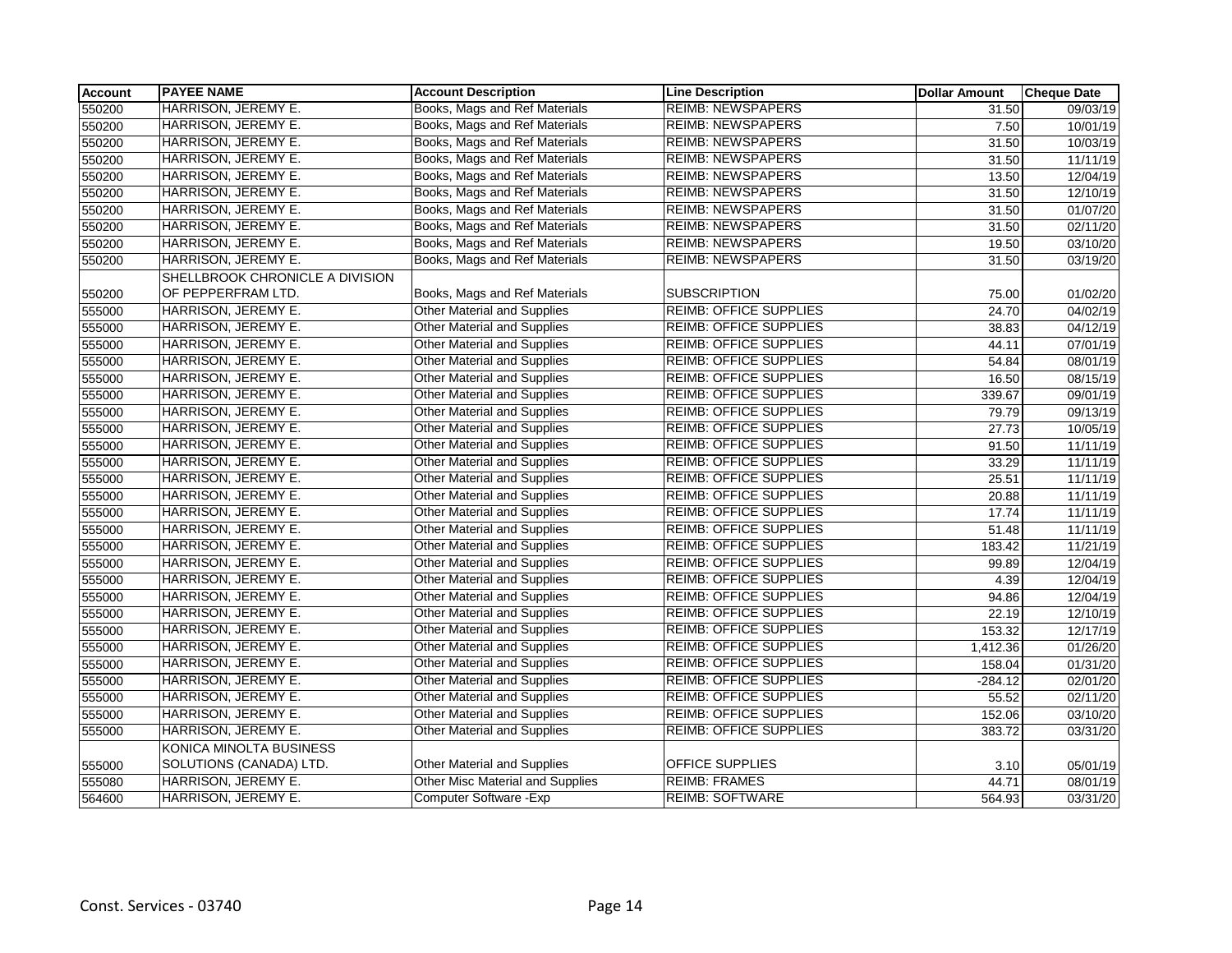### **LEGISLATIVE ASSEMBLY OF SASKATCHEWAN MEMBERS' ACCOUNTABILITY AND DISCLOSURE REPORT For the fiscal year ending March 31, 2020**

#### **DIRECTIVE #6 - CONSTITUENCY ASSISTANT EXPENSES**

**2019-2020 TOTAL: \$52,505.26**

| <b>Account</b> | <b>Payee Name</b>        | <b>Account Description</b>    | <b>Dollar Amount</b> | <b>Cheque Date</b> |
|----------------|--------------------------|-------------------------------|----------------------|--------------------|
|                |                          |                               |                      |                    |
| 514000         | VIDAL, LORI A.           | Casual/Term                   | 322.30               | 11/27/19           |
| 514000         | VIDAL, LORI A.           | Casual/Term                   | 3.23                 | 02/19/20           |
| 514300         | <b>DEMMANS, ASHLEY B</b> | Part-Time/Permanent Part-Time | 0.00                 | 04/03/19           |
| 514300         | <b>DEMMANS, ASHLEY B</b> | Part-Time/Permanent Part-Time | 948.60               | 04/16/19           |
| 514300         | <b>DEMMANS, ASHLEY B</b> | Part-Time/Permanent Part-Time | 948.60               | 05/01/19           |
| 514300         | <b>DEMMANS, ASHLEY B</b> | Part-Time/Permanent Part-Time | 938.06               | 05/15/19           |
| 514300         | <b>DEMMANS, ASHLEY B</b> | Part-Time/Permanent Part-Time | 2,898.50             | 05/29/19           |
| 514300         | <b>DEMMANS, ASHLEY B</b> | Part-Time/Permanent Part-Time | 948.60               | 06/12/19           |
| 514300         | <b>DEMMANS, ASHLEY B</b> | Part-Time/Permanent Part-Time | 1,011.84             | 06/26/19           |
| 514300         | <b>DEMMANS, ASHLEY B</b> | Part-Time/Permanent Part-Time | 708.14               | 07/10/19           |
| 514300         | <b>DEMMANS, RYLEY</b>    | Part-Time/Permanent Part-Time | 316.20               | 06/12/19           |
| 514300         | <b>DEMMANS, RYLEY</b>    | Part-Time/Permanent Part-Time | 948.60               | 06/26/19           |
| 514300         | <b>DEMMANS, RYLEY</b>    | Part-Time/Permanent Part-Time | 790.50               | 07/10/19           |
| 514300         | <b>DEMMANS, RYLEY</b>    | Part-Time/Permanent Part-Time | 474.30               | 07/24/19           |
| 514300         | <b>DEMMANS, RYLEY</b>    | Part-Time/Permanent Part-Time | 1,275.34             | 08/07/19           |
| 514300         | <b>DEMMANS, RYLEY</b>    | Part-Time/Permanent Part-Time | 790.50               | 08/21/19           |
| 514300         | <b>DEMMANS, RYLEY</b>    | Part-Time/Permanent Part-Time | 938.06               | 09/04/19           |
| 514300         | <b>DEMMANS, RYLEY</b>    | Part-Time/Permanent Part-Time | 474.30               | 09/18/19           |
| 514300         | <b>DEMMANS, RYLEY</b>    | Part-Time/Permanent Part-Time | 948.60               | 10/02/19           |
| 514300         | <b>DEMMANS, RYLEY</b>    | Part-Time/Permanent Part-Time | 1,264.80             | 10/16/19           |
| 514300         | <b>DEMMANS, RYLEY</b>    | Part-Time/Permanent Part-Time | 1,106.70             | 11/01/19           |
| 514300         | <b>DEMMANS, RYLEY</b>    | Part-Time/Permanent Part-Time | 1,486.14             | 11/13/19           |
| 514300         | <b>DEMMANS, RYLEY</b>    | Part-Time/Permanent Part-Time | 1,225.28             | 11/27/19           |
| 514300         | DEMMANS, RYLEY           | Part-Time/Permanent Part-Time | 1,277.98             | 12/11/19           |
| 514300         | <b>DEMMANS, RYLEY</b>    | Part-Time/Permanent Part-Time | 1,251.63             | 12/24/19           |
| 514300         | <b>DEMMANS, RYLEY</b>    | Part-Time/Permanent Part-Time | 1,027.65             | 01/08/20           |
| 514300         | <b>DEMMANS, RYLEY</b>    | Part-Time/Permanent Part-Time | 1,146.23             | 01/23/20           |
| 514300         | <b>DEMMANS, RYLEY</b>    | Part-Time/Permanent Part-Time | 1,198.93             | 02/05/20           |
| 514300         | <b>DEMMANS, RYLEY</b>    | Part-Time/Permanent Part-Time | 1,185.75             | 02/19/20           |
| 514300         | <b>DEMMANS, RYLEY</b>    | Part-Time/Permanent Part-Time | 1,370.20             | 03/04/20           |
| 514300         | <b>DEMMANS, RYLEY</b>    | Part-Time/Permanent Part-Time | 3,754.88             | 03/18/20           |
| 514300         | <b>DEMMANS, RYLEY</b>    | Part-Time/Permanent Part-Time | 1,185.75             | 04/01/20           |
| 514300         | <b>ROGERS, FRANCES L</b> | Part-Time/Permanent Part-Time | 553.35               | 11/27/19           |
| 514300         | <b>ROGERS, FRANCES L</b> | Part-Time/Permanent Part-Time | 790.50               | 12/11/19           |
| 514300         | <b>ROGERS, FRANCES L</b> | Part-Time/Permanent Part-Time | 592.88               | 12/24/19           |
| 514300         | <b>ROGERS, FRANCES L</b> | Part-Time/Permanent Part-Time | 790.50               | 01/23/20           |
| 514300         | <b>ROGERS, FRANCES L</b> | Part-Time/Permanent Part-Time | 316.20               | 02/05/20           |
| 514300         | <b>ROGERS, FRANCES L</b> | Part-Time/Permanent Part-Time | 828.85               | 02/19/20           |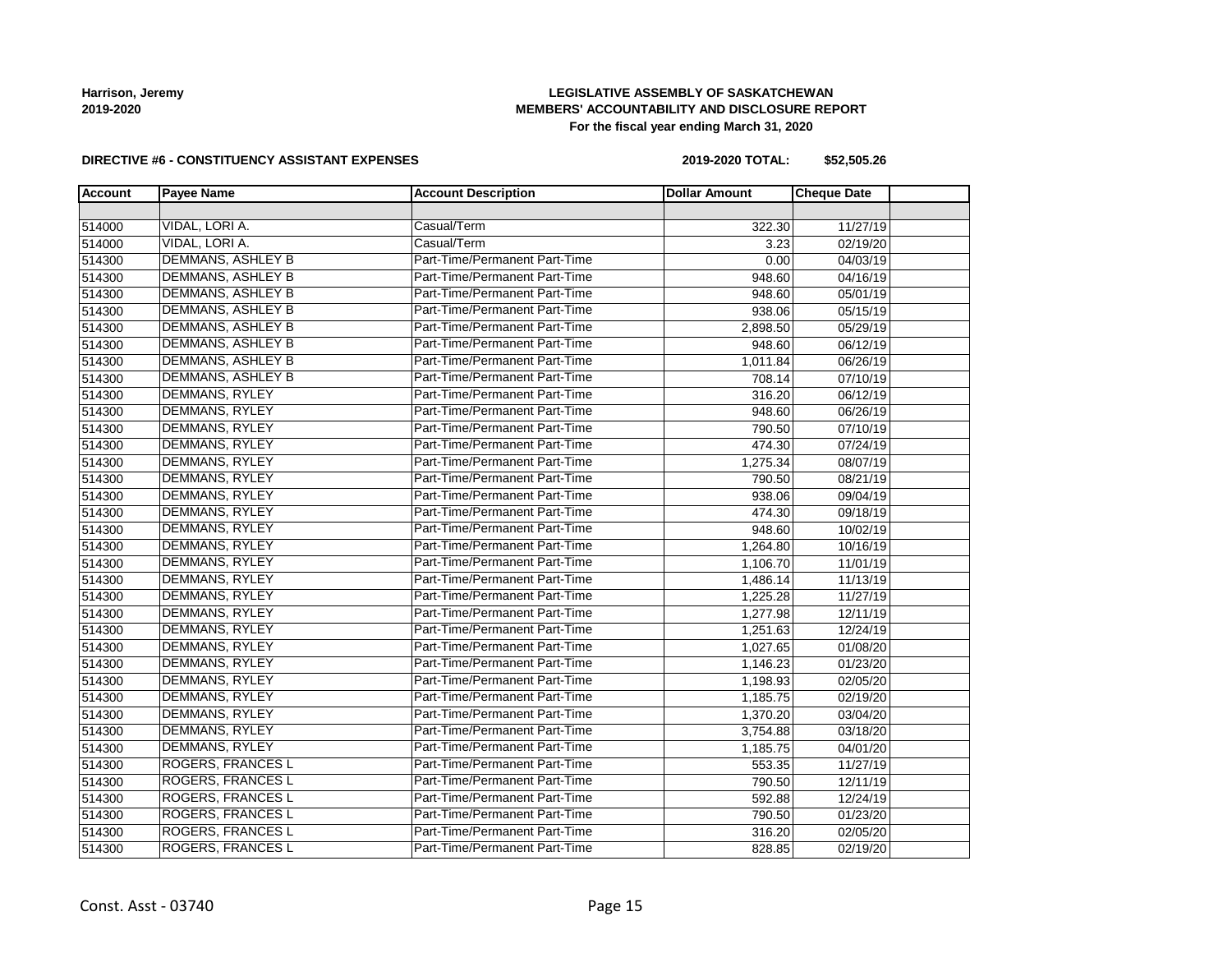| <b>Account</b> | <b>Payee Name</b>        | <b>Account Description</b>       | <b>Dollar Amount</b> | <b>Cheque Date</b> |  |
|----------------|--------------------------|----------------------------------|----------------------|--------------------|--|
| 514300         | <b>ROGERS, FRANCES L</b> | Part-Time/Permanent Part-Time    | 199.61               | 03/04/20           |  |
| 514300         | <b>ROGERS, FRANCES L</b> | Part-Time/Permanent Part-Time    | 798.41               | 04/01/20           |  |
| 514300         | ROGERS, FRANCES L        | Part-Time/Permanent Part-Time    | 399.20               | 04/09/20           |  |
| 514300         | VIDAL, LORI A.           | Part-Time/Permanent Part-Time    | 0.00                 | 04/03/19           |  |
| 514300         | VIDAL, LORI A.           | Part-Time/Permanent Part-Time    | 816.85               | 04/16/19           |  |
| 514300         | VIDAL, LORI A.           | Part-Time/Permanent Part-Time    | 619.23               | 05/01/19           |  |
| 514300         | VIDAL, LORI A.           | Part-Time/Permanent Part-Time    | 790.50               | 05/15/19           |  |
| 514300         | VIDAL, LORI A.           | Part-Time/Permanent Part-Time    | 2,898.50             | 05/29/19           |  |
| 514300         | VIDAL, LORI A.           | Part-Time/Permanent Part-Time    | 790.50               | 06/12/19           |  |
| 514300         | VIDAL, LORI A.           | Part-Time/Permanent Part-Time    | 816.85               | 06/26/19           |  |
| 514300         | VIDAL, LORI A.           | Part-Time/Permanent Part-Time    | 790.50               | 07/10/19           |  |
| 514300         | VIDAL, LORI A.           | Part-Time/Permanent Part-Time    | 685.10               | 07/24/19           |  |
| 514300         | VIDAL, LORI A.           | Part-Time/Permanent Part-Time    | 790.50               | 08/07/19           |  |
| 514300         | VIDAL, LORI A.           | Part-Time/Permanent Part-Time    | 764.15               | 08/21/19           |  |
| 514300         | VIDAL, LORI A.           | Part-Time/Permanent Part-Time    | 869.55               | 09/04/19           |  |
| 514300         | VIDAL, LORI A.           | Part-Time/Permanent Part-Time    | 869.55               | 09/18/19           |  |
| 514300         | VIDAL, LORI A.           | Part-Time/Permanent Part-Time    | 790.50               | 10/02/19           |  |
| 514300         | VIDAL, LORI A.           | Part-Time/Permanent Part-Time    | 395.25               | 10/16/19           |  |
| 514300         | VIDAL, LORI A.           | Part-Time/Permanent Part-Time    | 905.52               | 11/01/19           |  |
| 516000         | DEMMANS, RYLEY           | Overtime                         | 79.77                | 12/11/19           |  |
|                |                          | Change in Y/E Accrued Empl Leave |                      |                    |  |
| 519900         | None (Default)           | Entitlements                     | $-1,800.00$          | 04/24/19           |  |
|                |                          | Change in Y/E Accrued Empl Leave |                      |                    |  |
| 519900         | None (Default)           | Entitlements                     | 1,196.75             | 04/14/20           |  |